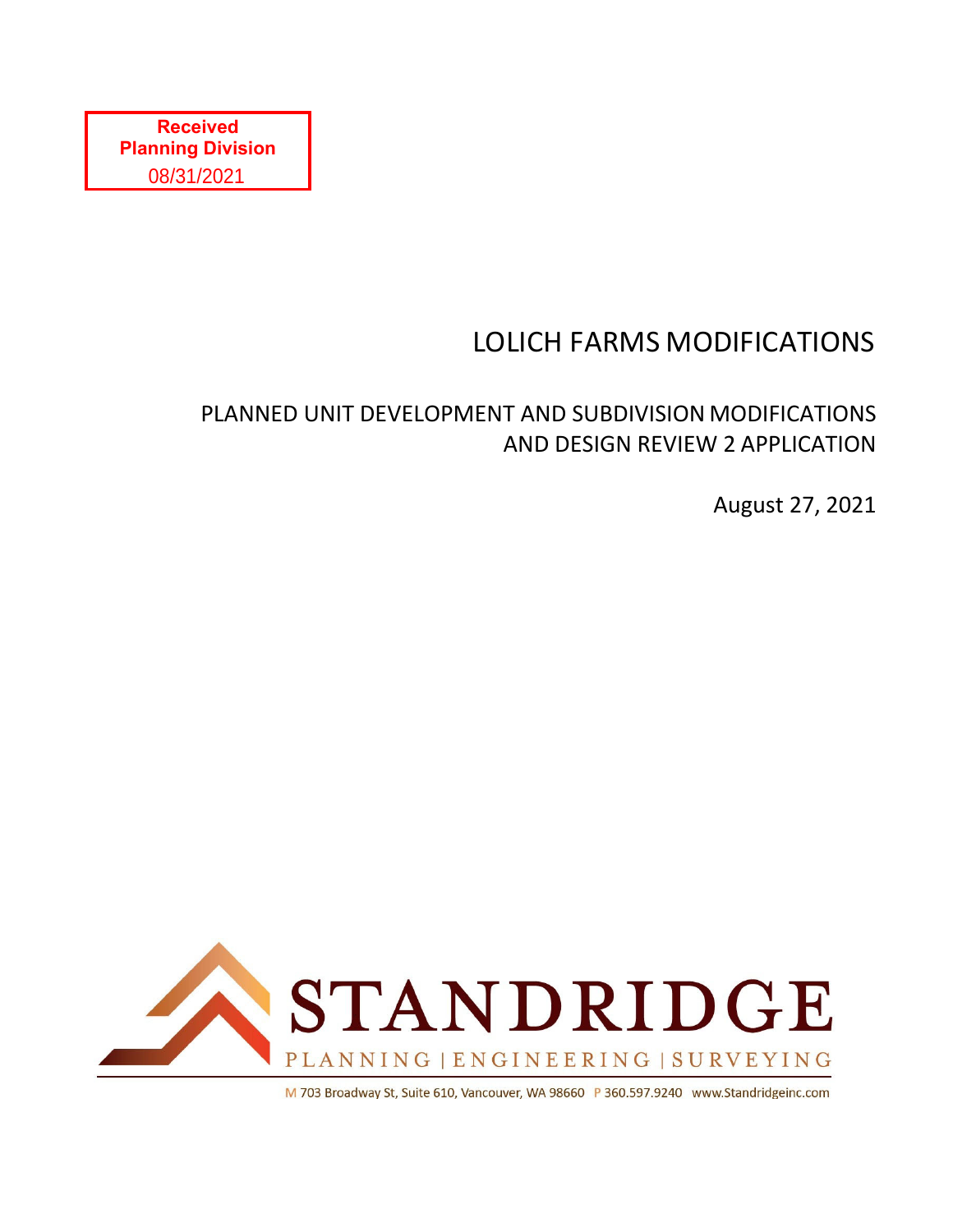#### APPLICATION MATERIALS

#### **V. APPENDIX**

- 1. Application Form
- 2. Pre‐Application Conference Report
- 3. Plans
- 4. Service Provider Letters
- 5. Stormwater Memorandum

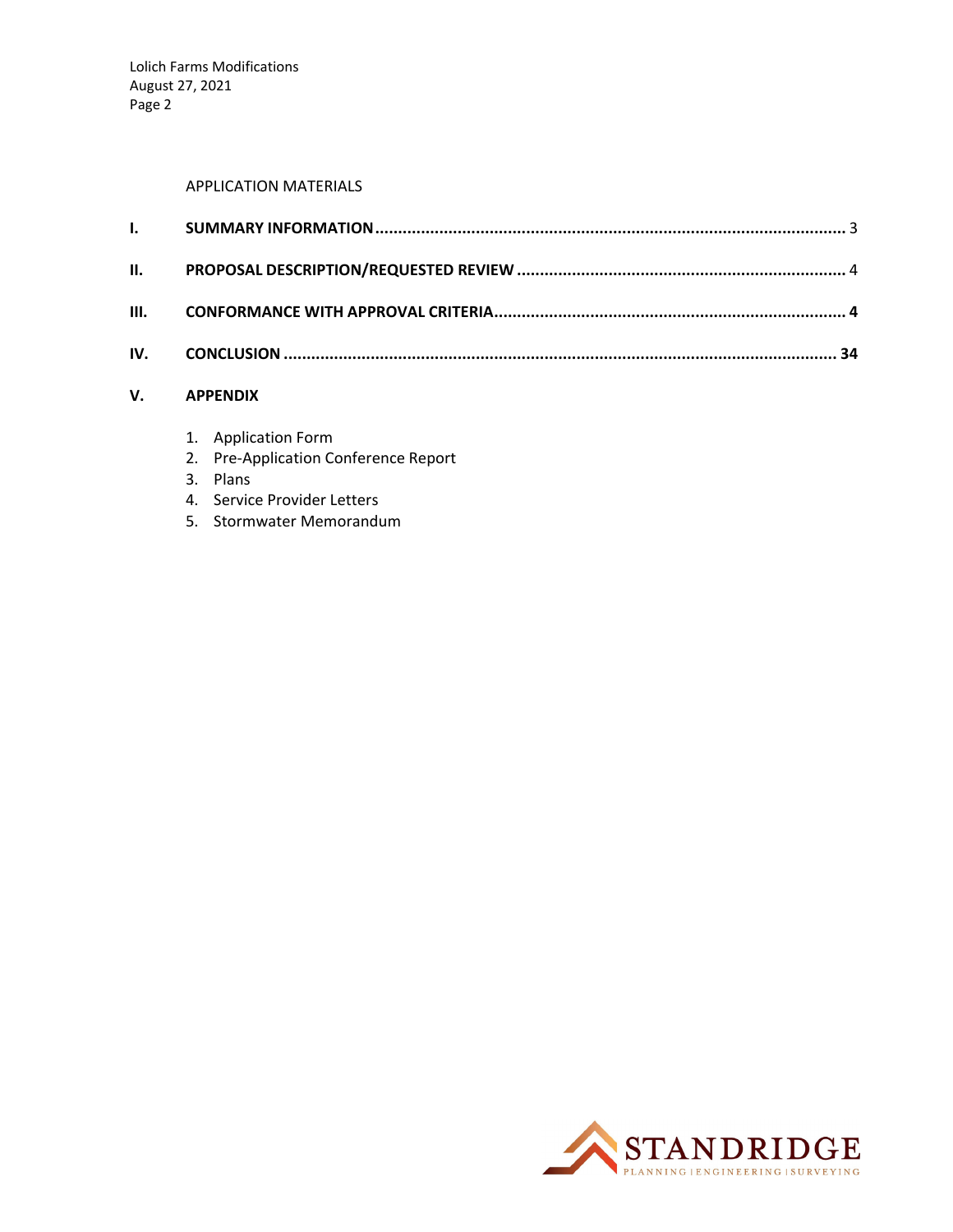#### **I. DEVELOPMENT SUMMARY INFORMATION**

| Applicant/Owner:            | <b>Taylor Morrison Homes</b>                                            |  |  |  |
|-----------------------------|-------------------------------------------------------------------------|--|--|--|
|                             | 703 Broadway St, Ste 710                                                |  |  |  |
|                             | Vancouver, WA 98660                                                     |  |  |  |
| Applicant's Representative: | Standridge, Inc.                                                        |  |  |  |
|                             | 703 Broadway St, Ste 610                                                |  |  |  |
|                             | Vancouver, Washington 98660                                             |  |  |  |
|                             | (360) 597-9240                                                          |  |  |  |
| Request:                    | Planned Unit Development and Subdivision Modifications, Design Review 2 |  |  |  |
| Location:                   | Lolich Farms PUD                                                        |  |  |  |
| Zoning Designation:         | R <sub>2</sub> & R <sub>4</sub>                                         |  |  |  |

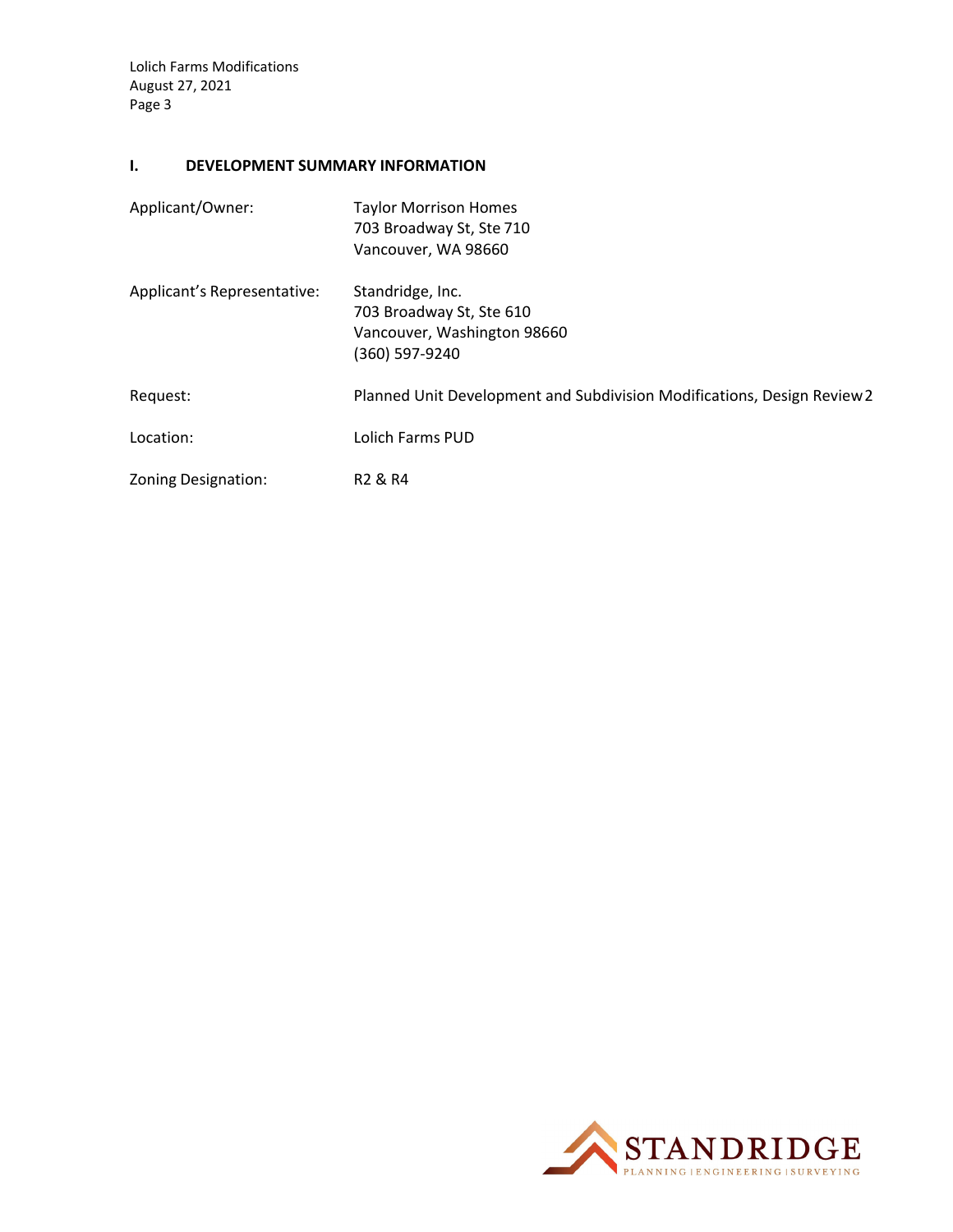#### **II. PROPOSAL DESCRIPTION/REQUESTED REVIEW**

Modification to the approved Lolich Farms PUD to replace townhouse units with duplex, triplex and single-family detached units. Modifications affect lots 53-94 and result in reduction of 4 units.

#### **III. CONFORMANCE WITH APPROVAL CRITERIA**

#### **Compliance with Beaverton Code**

#### **Chapter 20 (LAND USES)**

#### **20.10.15 Development Standards**

*The following development standards apply to the subject development:*

| <b>Superscript Refers to Footnotes</b>          | R <sub>2</sub>               | R4                    |
|-------------------------------------------------|------------------------------|-----------------------|
| A. Minimum Land Area <sup>1</sup> (square feet) | 2,000                        | 4,000                 |
| C. Lot Dimensions <sup>16</sup>                 |                              |                       |
| 1. Minimum Width                                |                              |                       |
| a. Interior                                     | 14                           | $24/40^2$             |
| b. Corner                                       | None                         | 80                    |
| F. Minimum Yard Setbacks <sup>416</sup>         |                              |                       |
| 1. Front                                        | 10                           | 10                    |
| 2. Side                                         | 0 or 5 or<br>10 <sup>5</sup> | 0 or 5<br>10 or $5^6$ |
| 3. Rear                                         | 15                           | 15                    |
| 4. Garage <sup>7</sup>                          | 5 or $18.5^8$                | 20                    |
| 5. Garage Door to Rear <sup>9</sup>             | 24                           | 24                    |
| 6. Minimum Between Buildings <sup>10</sup>      | 6                            | 6                     |
| G. Reduced Yard Setbacks11 16                   |                              |                       |
| 1. Front                                        | N/A <sup>17</sup>            | <i>10</i>             |
| 2. Rear                                         | N/A <sup>17</sup>            | 5                     |
| 3. Side                                         | $5^{12}$                     | 5                     |
| 4. Garage                                       | N/A <sup>17</sup>            | 20                    |
| H. Building Height                              |                              |                       |
| 1. Maximum                                      | 40                           | 35                    |

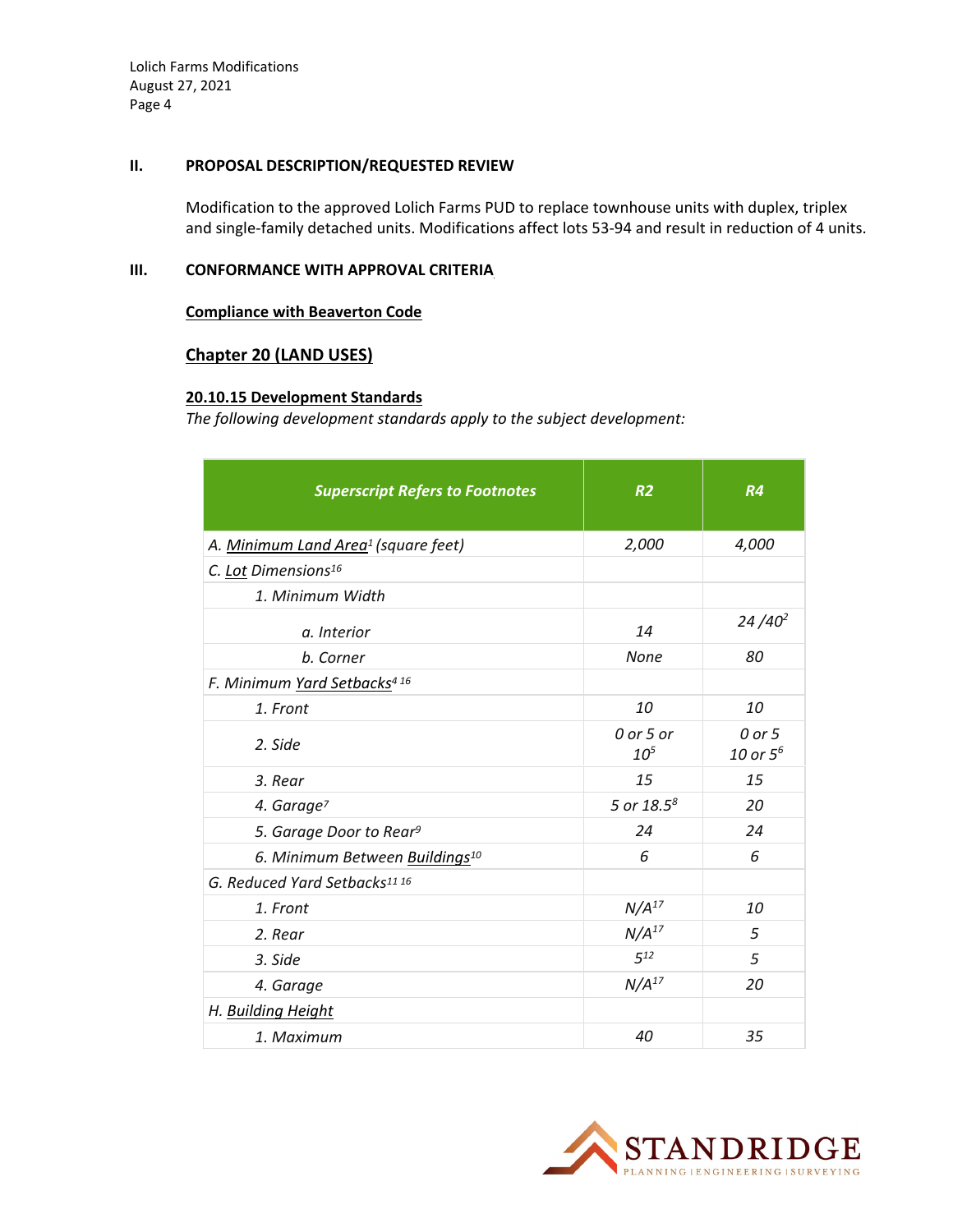**RESPONSE:** Applicable development standards are met or requested to be modified through the Planned Unit Development process.

Setback reduction requests are discussed in the Planned Unit Development section of this narrative, summarized here:

- Internal side yard setbacks to 3.5'
- Street side yard setbacks to 8' on lots 60, 61, 70, 89 and 91
- Porches in the front yard setback, a reduction to 10', for lots 53-57
- Garage setback from private driveways to 18.5' for lots 59‐64
- Garage setback to 4.5' from private driveway to lot 58.
- Front setback to 8' for lots 59-64.

No adjustment to the height requirements are requested.

#### **20.25.05 Density Calculations**

**RESPONSE:** The original approval for The Ridge determined that the minimum density for the overall development is 225 units, and the maximum is 576 units. The original approval was for a maximum of 310 units, within the minimum and maximum densities. Subsequent development approvals have resulted in a reduction of units. However, the overall site continues to meet the minimum density requirements with 225 units now proposed.

#### **Chapter 40 (PERMITS & APPLICATIONS)**

## *40.03.1 Planned Unit Development, Land Division and Design Review Applications.*

*A. All critical facilities and services related to the proposed development have, or can be improved to have, adequate capacity to serve the proposed development at the time of its completion.*

**RESPONSE:** Service provider letters are included with this application from the City of Beaverton indicating water service is available, and from Tualatin Valley Fire & Rescue indicating fire and life safety services are available. Clean Water Services has also provided a service provider letter indicating compliance with their standards.

*B. Essential facilities and services related to the proposed development are available, or can be made available, with adequate capacity to serve the development prior to its occupancy. In lieu of providing essential facilities and services, a specific plan may be approved if it adequately demonstrates that essential facilities, services, or*

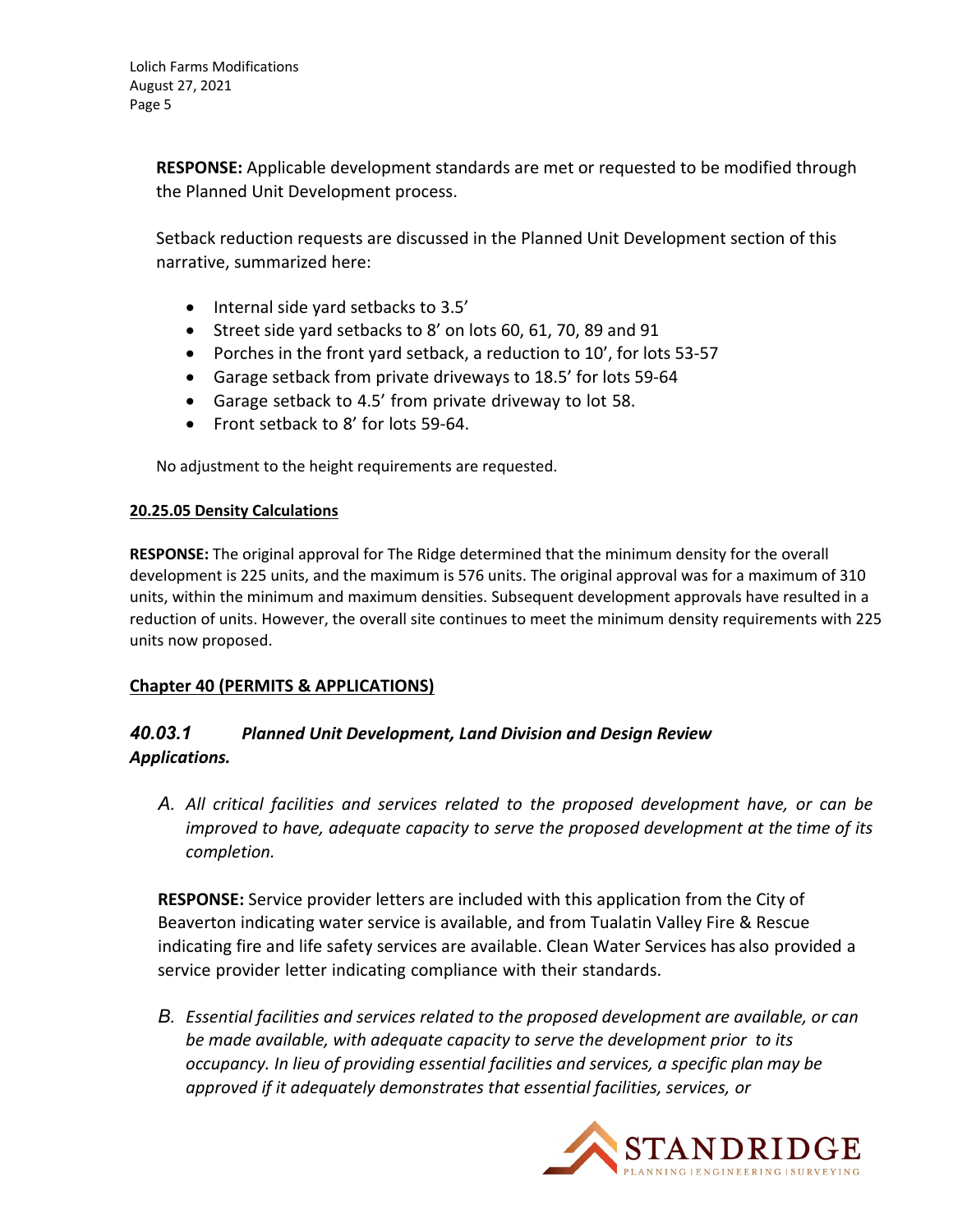*both will be provided to serve the proposed development within five (5) years of occupancy.*

**RESPONSE:** As documented above, all facilities and services are available to serve the proposed development.

*C. The proposed development is consistent with all applicable provisions of Chapter 20 (Land Uses) unless the applicable provisions are modified by means of one or more applications which shall be already approved or which shall be considered concurrently with the subject application; provided, however, if the approval of the proposed development is contingent upon one or more additional applications, and the same is not approved, then the proposed development must comply with all applicable provisions of Chapter 20 (Land Uses).*

**RESPONSE:** The proposed development was approved as the Lolich Farms PUD. Modifications are proposed consistent with Chapter 20.

*D. The proposed development is consistent with all applicable provisions of Chapter 60 (Special Requirements) and all improvements, dedications, or both, as required by the applicable provisions of Chapter 60 (Special Requirements), are provided or can be provided in rough proportion to the identified impact(s) of the proposed development.*

**RESPONSE:** Documentation of compliance with the special requirements included in Chapter 60 is provided below.

*E. Adequate means are provided or can be provided to ensure continued periodic maintenance and necessary normal replacement of the following private common facilities and areas, as applicable: drainage facilities, roads and other improved rights‐of‐ way, structures, recreation facilities, landscaping, fill and excavation areas, screening and fencing, ground cover, garbage and recycling storage areas, and other facilities not subject to maintenance by the City or other public agency.*

**RESPONSE:** Modifications to the approved PUD will continue to provide for maintenance of common facilities and areas.

*F. There are safe and efficient vehicular and pedestrian circulation patterns within the boundaries of the development.*

**RESPONSE:** Changes to the approved vehicular and pedestrian circulation patterns are not proposed.

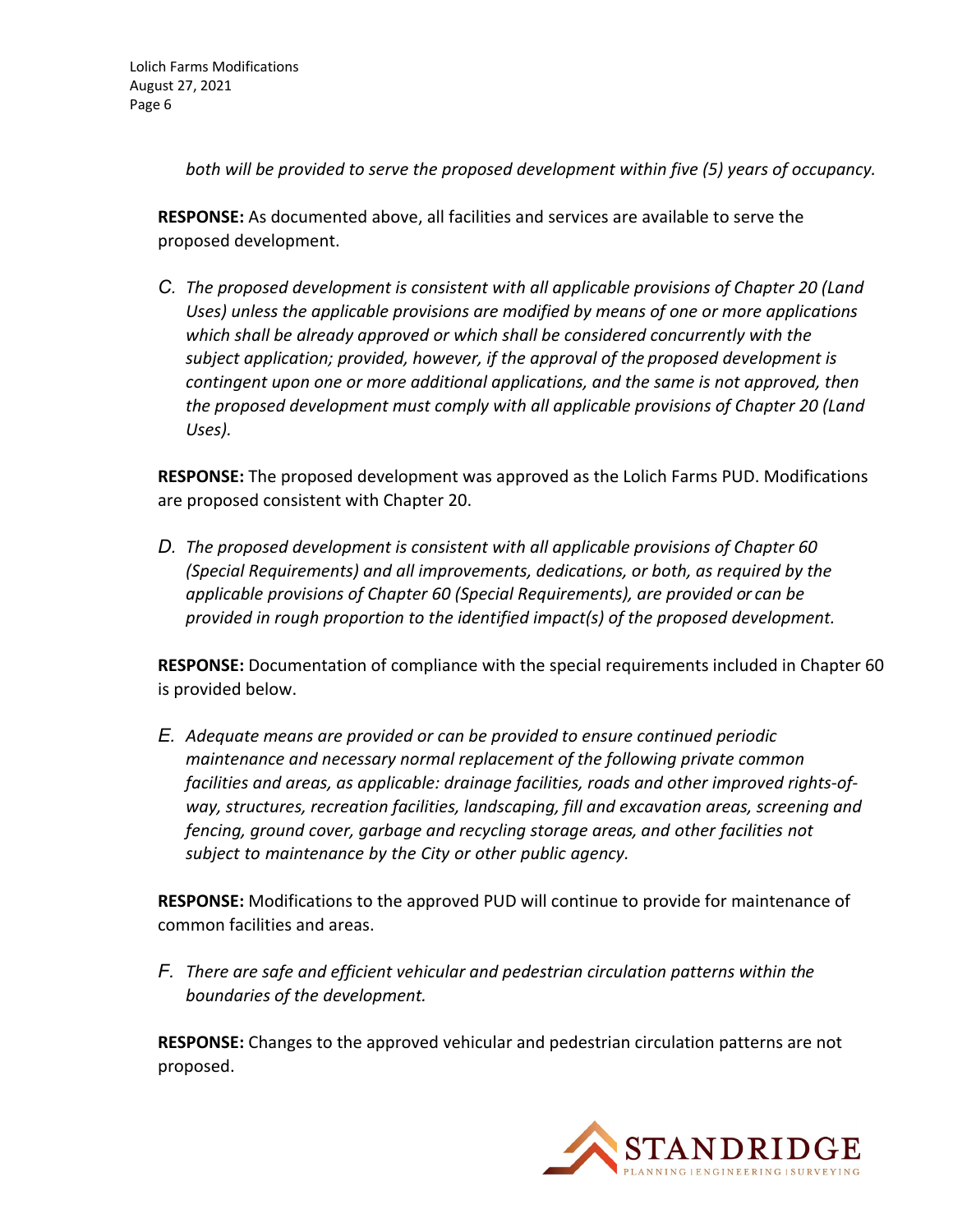*G. The development's on‐site vehicular and pedestrian circulation systems connect to the surrounding circulation systems in a safe, efficient, and direct manner.*

**RESPONSE:** Changes to the approved vehicular and pedestrian circulation systems are not proposed.

*H. Structures and public facilities serving the development site are designed in accordance with adopted City codes and standards and provide adequate fire protection, including, but not limited to, fire flow.*

**RESPONSE:** Infrastructure improvements were approved and constructed with the Lolich Farms PUD. Existing utilities will remain, though some laterals will be abandoned as shown on the utility plans. TVFR has indicated that adequate fire protection is available.

*I. Structures and public facilities serving the development site are designed in accordance with adopted City codes and standards and provide adequate protection from crime and accident, as well as protection from hazardous conditions due to inadequate, substandard or ill‐designed development.*

**RESPONSE:** All development will be constructed in accordance with city standards.

*J. Grading and contouring of the development site is designed to accommodate the proposed use and to mitigate adverse effect(s) on neighboring properties, public right‐of‐ way, surface drainage, water storage facilities, and the public storm drainage system.*

**RESPONSE:** Grading and drainage will be similar to that previously approved with the Lolich Farms PUD.

*K. Access and facilities for physically handicapped people are incorporated into the development site and building design, with particular attention to providing continuous, uninterrupted access routes.*

**RESPONSE:** The attached architectural plans show the accessible routes and how building and site design will accommodate the physically handicapped.

*L. The application includes all required submittal materials as specified in Section 50.25.1. of the Development Code.*

**RESPONSE:** All required submittal materials have been included.

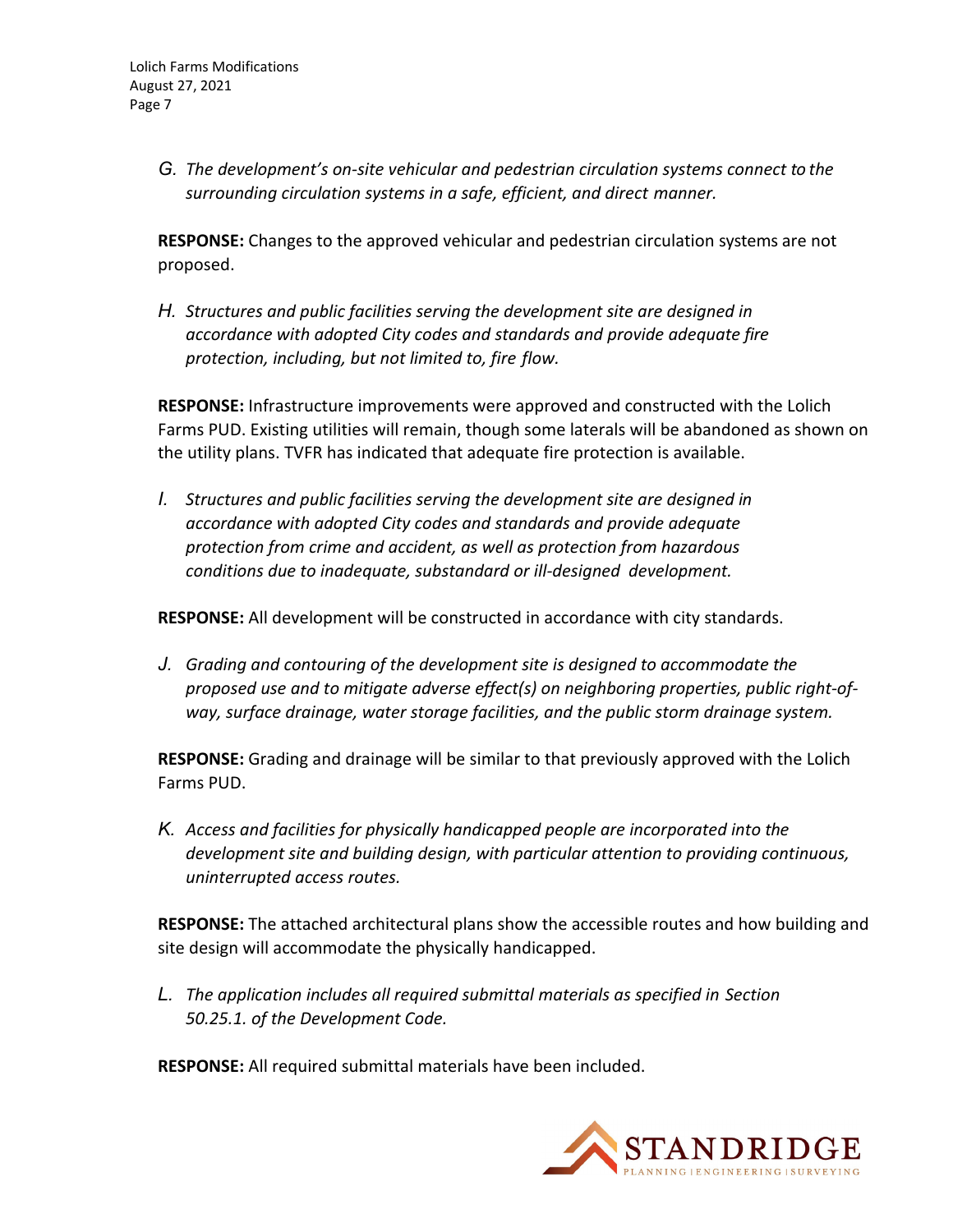#### **40.15.15.6.C PLANNED UNIT DEVELOPMENT APPROVAL CRITERIA**

*1. The proposal satisfies the threshold requirements for a PUD application.*

**RESPONSE:** The proposal is a modification to an approved PUD, therefore it meets the threshold.

*2. All City application fees related to the application under consideration by the decision making authority have been submitted.*

**RESPONSE:** All fees will be paid as requested.

*3. The proposal meets the Site Development Requirement for setbacks within the applicable zoning district for the perimeter of the parent parcel unless otherwise provided by Section 60.35.03.*

**RESPONSE:** Setbacks are met for the perimeter of the parent parcel, which is larger than the subject modification request.

*4. The proposal complies with the applicable policies of the Comprehensive Plan.*

**RESPONSE:** The approved Lolich Farms PUD was found to be consistent with the Comprehensive Plan. Minor modifications to the unit types are proposed. As discussed later in this narrative, the proposal continues to comply with the Comprehensive Plan and specifically the South Cooper Mountain Community Plan.

*5. The size, dimensions, configuration, and topography of the site and natural and man‐ made features on the site can reasonably accommodate the proposal.*

**RESPONSE:** The proposal modifies an existing approved PUD with installed infrastructure ready to accommodate further development.

*6. The location, size, and functional characteristics of the proposal are such that it can be made reasonably compatible with and have a minimal impact on livability and appropriate development of properties in the surrounding area of the subject site.*

**RESPONSE:** The site is within an approved planned unit development intended for a mix of residential uses. Infrastructure to serve the development has already been installed. Fewer dwelling units are proposed than originally approved, and the layout is substantially similar to that previously anticipated. There will be no functional difference in the proposed development from what was originally approved.

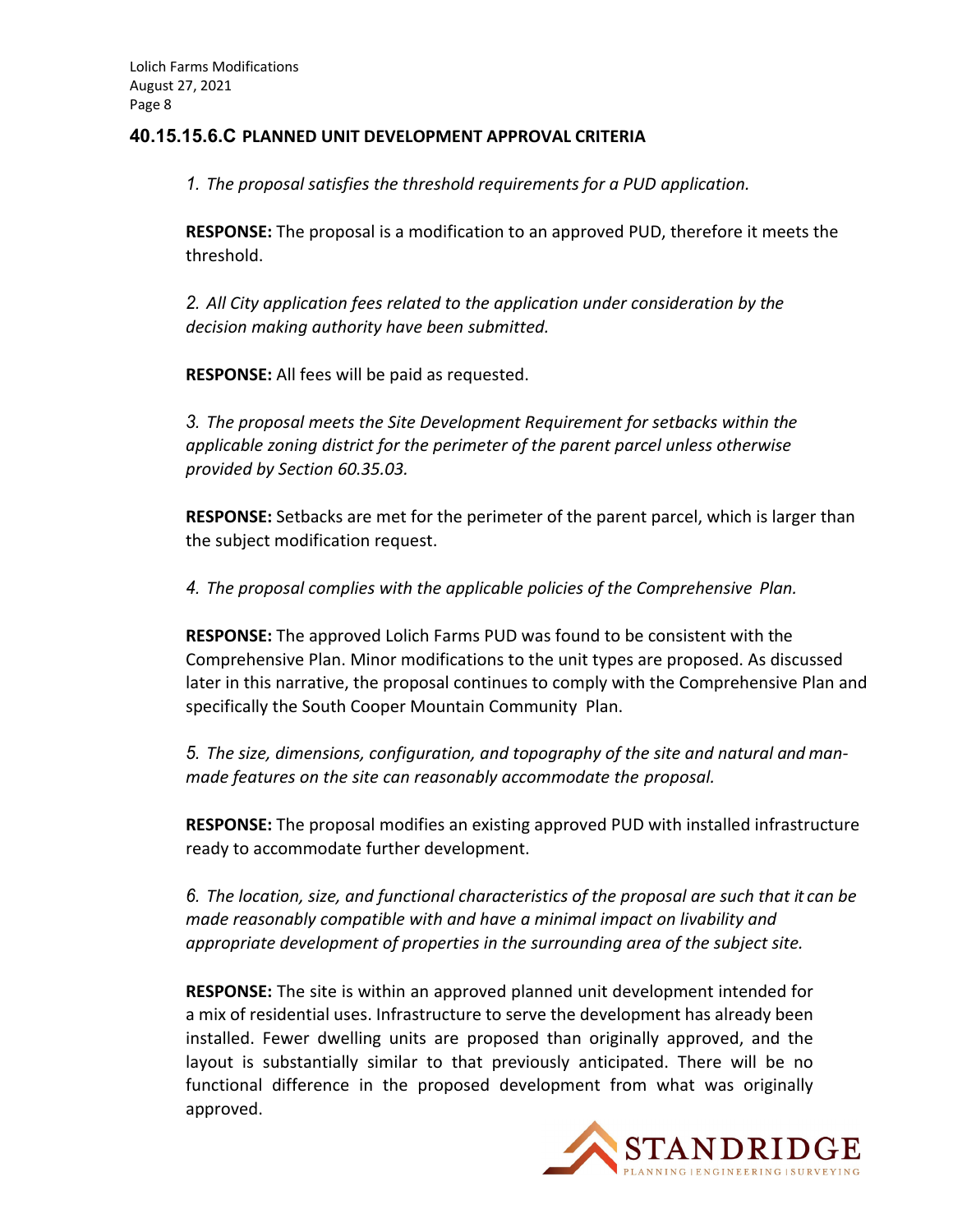*7. The width of proposed lots or staggering of building setbacks within detached residential developments vary so as to break up the monotony of long blocks and provide for a variety of home shapes and sizes, while giving the perception of open spaces between homes.*

**RESPONSE:** No long blocks of buildings are proposed. The applicant is requesting flexibility to setback requirements that will allow front porches on the detached single family home that will break up the streetscape.

*8. The lessening of the Site Development Requirements results in significant benefits to the enhancement of site, building, and structural design, preservation of natural features and the surrounding neighborhood as outlined in Section 60.35.15.*

**RESPONSE:** The subject site is part of a larger approved planned unit development. This project was able to provide significant benefits such as open space and natural area preservation, as well as infrastructure improvements beneficial to the surrounding community.

*9. The proposal provides improved open space that is accessible and usable by persons living nearby. Open space meets the following criteria unless otherwise determined by the Planning Commission through Section 60.35.15.:*

*a) The dedicated land forms a single parcel of land except where the Planning Commission determines two (2) parcels or more would be in the public interest and complement the overall site design.*

*b) The shapeoftheopenspace issuchthatthe lengthisnotmore thanthree (3) times the width the purpose of which isto provide usable space for a variety of activities except where the Planning Commission determines a greater proportioned length would be in the public interest and complementthe overall site design.*

*c) The dedicated land(s) is located to reasonably serve all lots for the development, for which the dedication is required.*

**RESPONSE:** The subject site is part of a larger approved planned unit development that included the creation of open space tracts. No reduction to open space is proposed.

*12. Applications and documents related to the request, which will require further City approval, shall be submitted to the City in the proper sequence.*

**RESPONSE:** Applications will be submitted as needed.

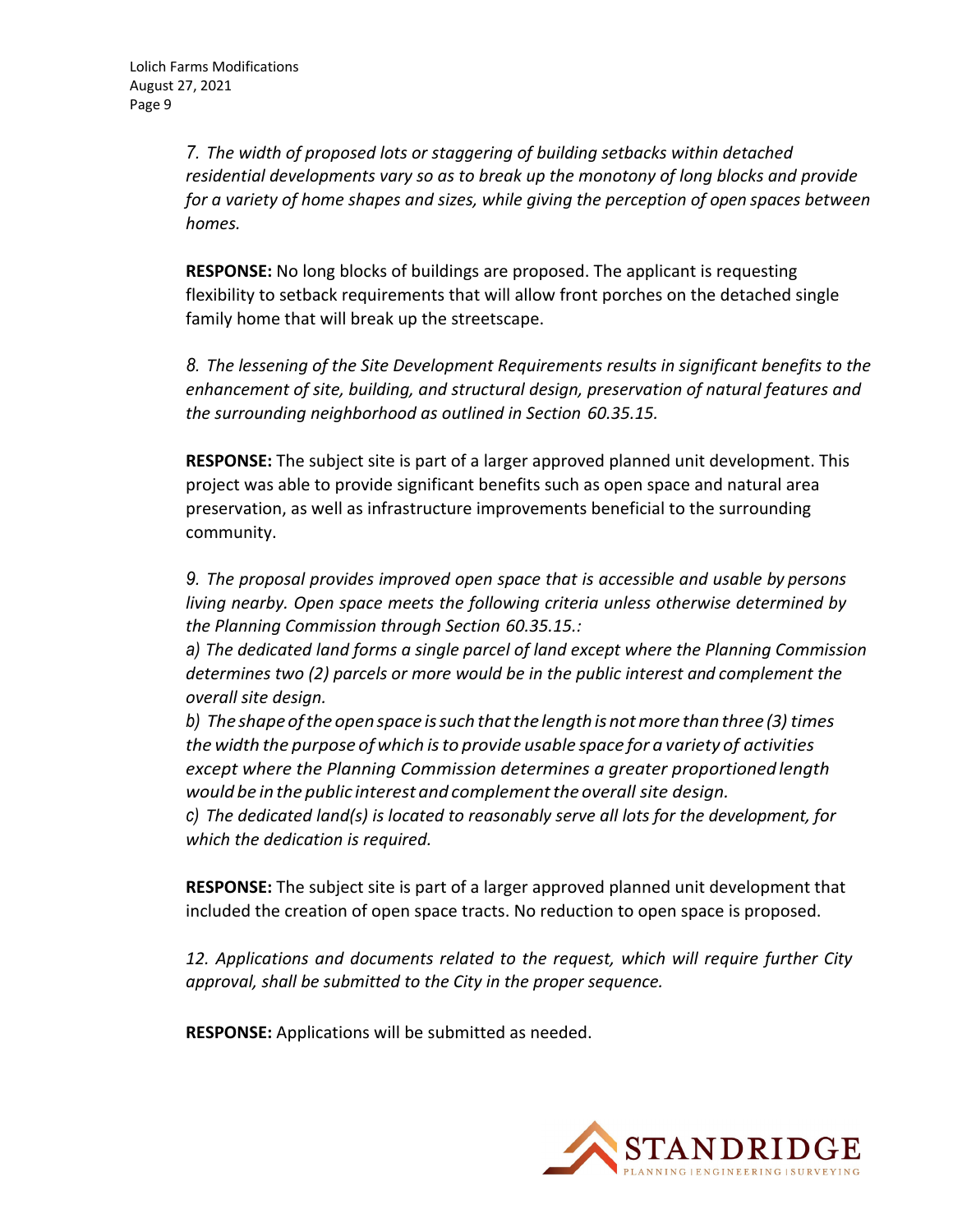#### **40.45.15.5 SUBDIVISION APPROVAL CRITERIA**

*1. The application satisfies the threshold requirements for a Preliminary Subdivision application. If the parent parcel is subject to a pending Legal Lot Determination under Section 40.47., further division of the parent parcel shall not proceed until all of the provisions of Section 40.47.15.1.C. have been met.*

**RESPONSE:** The application is a modification to an approved subdivision.

*2. All City application fees related to the application under consideration by the decision making authority have been submitted.*

**RESPONSE:** All fees will be paid as needed.

*3. The proposed development does not conflict with any existing City approval, except the City may modify prior approvals through the subdivision process to comply with current Code standards and requirements.*

**RESPONSE:** The proposed development is consistent with previous approvals. Site infrastructure has been constructed and is ready for further development.

*4. Oversized lots resulting from the subdivision shall have a size and shape which will facilitate the future potential partitioning or subdividing of such oversized lots in accordance with the requirements of the Development Code. In addition, streets, driveways, and utilities shall be sufficient to serve the proposed subdivision and future potential development on oversized lots. Easements and rights‐of‐way shall either exist or be proposed to be created such that future partitioning or subdividing is not precluded or hindered, for either the oversized lot or any affected adjacent lot.*

**RESPONSE:** Oversized lots are proposed only for development with multiple units. These units are intended to be condominiums. No further development of these lots is proposed.

*5. If phasing is requested by the applicant, the requested phasing plan meets all applicable City standards and provides for necessary public improvements for each phase as the project develops.*

**RESPONSE:** No phasing is proposed.

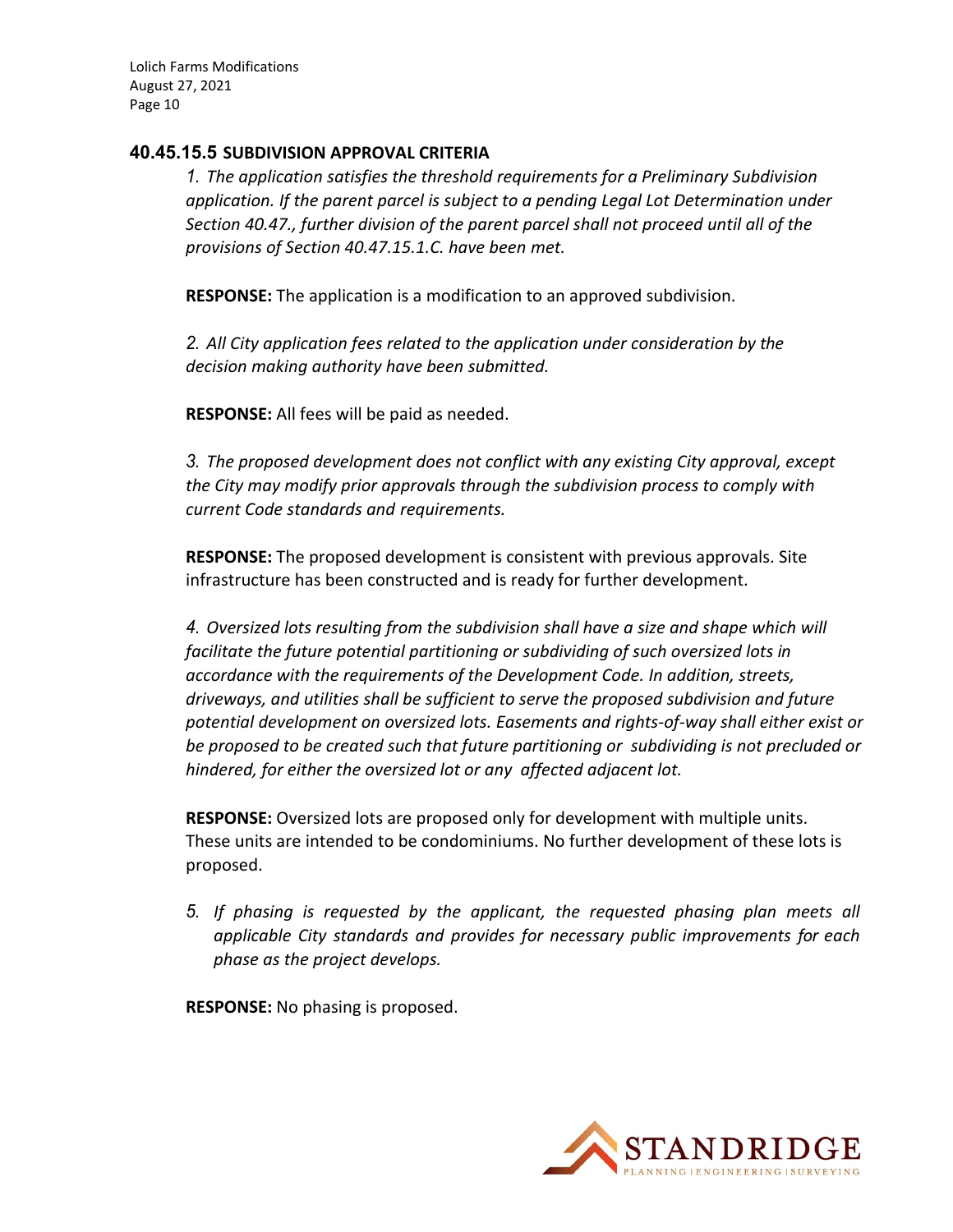*6. Applications that apply the lot area averaging standards of Section 20.05.15.D. shall demonstrate that the resulting land division facilitates the following:*

**RESPONSE:** The project has been approved as a planned unit development, which is now subject to modification. Lot averaging is not proposed.

*7. If lot area averaging standards are proposed pursuant to Section 20.05.15.D, no further applications for Adjustment or Variance from this standard are required or permitted.*

**RESPONSE:** N/A

*8. For proposals which create a parcel with more than one zoning designation the portion of the lot within each zoning district shall meet the minimum lot size and dimensional requirements of that zoning district.*

**RESPONSE:** The project is part of a planned unit development that allows modification of size and dimensional standards.

*9. Applications and documents related to the request requiring further City approval shall be submitted to the City in the proper sequence.*

**RESPONSE:** Applications and documents will be provided as requested.

## **40.20.15.2.A.1. DESIGN REVIEW TWO THRESHOLD**

*3. New construction of attached residential dwellings in any zone where attached dwellings are a Permitted or Conditional Use.*

**RESPONSE:** The proposal meets the above threshold for design review two.

## **40.20.15.2.C. DESIGN REVIEW TWO APPROVAL CRITERIA**

*1. The proposal satisfies the threshold requirements for a Design Review Two application.*

**RESPONSE:** As documented above, the proposal meets threshold #3.

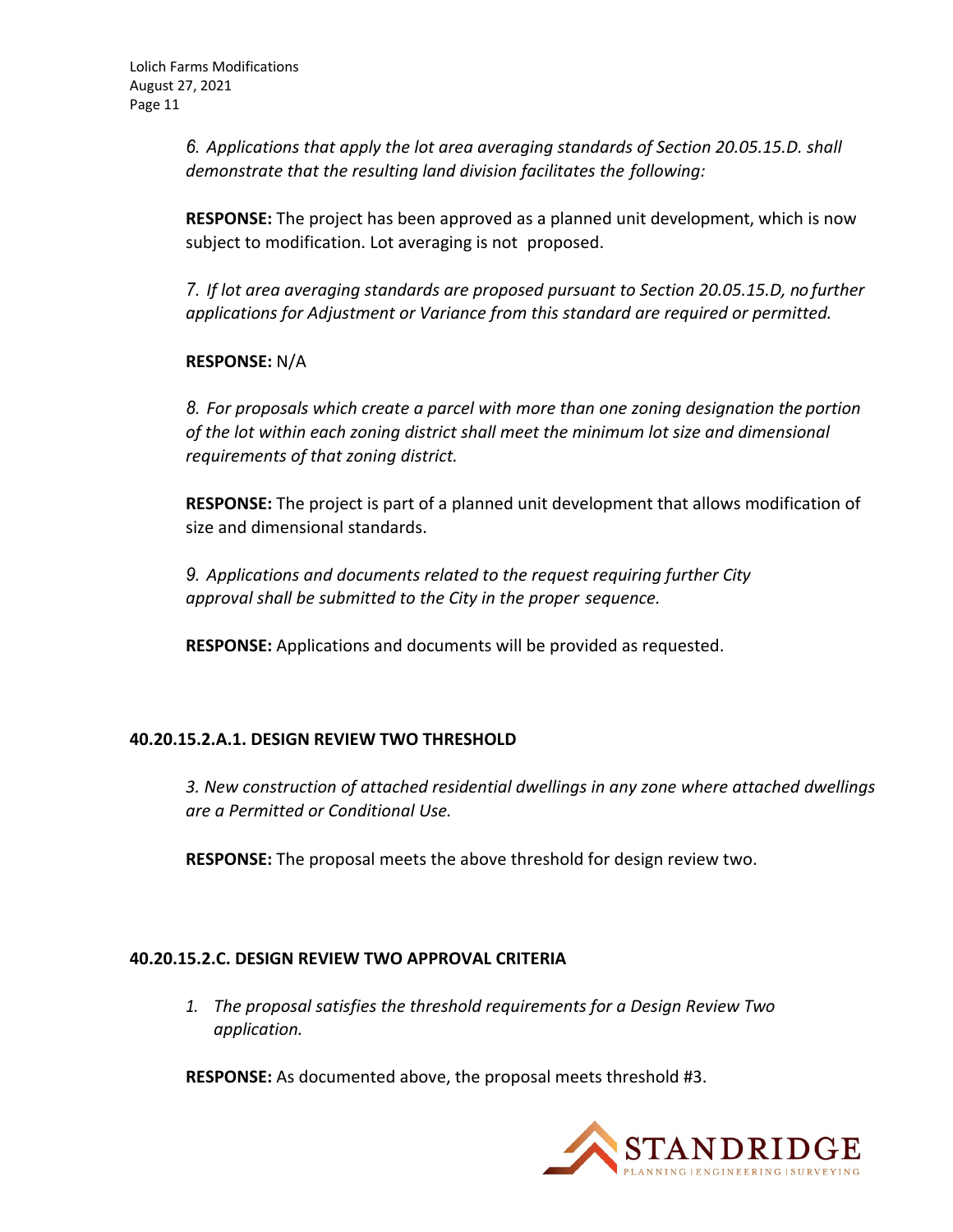*2. All City application fees related to the application under consideration by the decision making authority have been submitted.*

**RESPONSE:** All fees associated with this application have been submitted.

*3. The proposal contains all applicable application submittal requirements as specified in Section 50.25.1 of the Development Code.*

**RESPONSE:** All submittal requirements have been provided.

*4. The proposal is consistent with all applicable provisions of Sections 60.05.15 through 60.05.30.*

**RESPONSE::** As shown below, all standards have been met.

*5. For additions to or modifications of existing development…*

**RESPONSE:** This standard does not apply.

*6. Applications and documents related to the request, which will require further City approval, shall be submitted to the City in proper sequence.*

**RESPONSE:** All requested documents have been provided.

## **CHAPTER 50 (PROCEDURES)**

## *50.95 Modification of a Decision – PLANNED UNIT DEVELOPMENT*

*1. An applicant or successor in interest may file with the Director an application to modify* a prior decision that was the subject of a Type 1, Type 2 or Type 3 procedure. In addition to *other requirements, such an application to modify a prior decision shall describe the nature of the proposed change to the original decision and the basis for that change, including the applicable facts and law, together with the fee prescribed for that application type necessary to modify the prior decision. Such an application to modify a prior decision shall be subject to the approval criteria and development regulations in effect when the Director receives a complete application for the modification.*

**RESPONSE:** The applicant proposes to modify a decision for a Planned Unit Development to change product type in response to market demand.

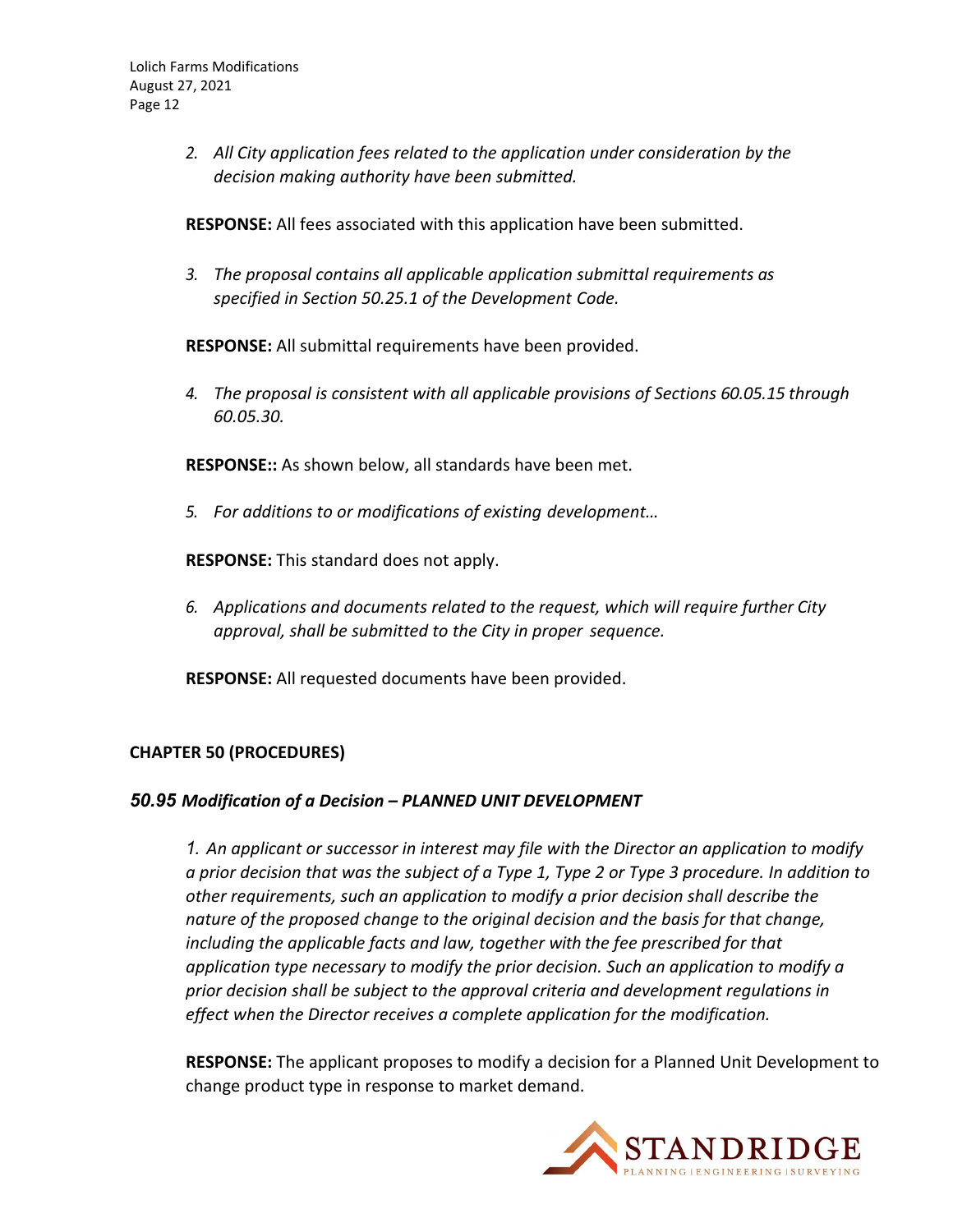Infrastructure to serve the residences has been installed, leaving the site ready for development. The proposal does not reduce open space associated with the original approval.

*2. An application for modification is subject to pre‐application conference and completeness review; provided, the Director shall only require an application for modification to contain information that is relevant or necessary to address the requested change or the facts and regulations on which it is based. An application for modification is not subject to the neighborhood review meeting requirement.*

**REPONSE:** A pre‐application conference has been held for this proposal.

*3. An application for modification does not extend the deadline for filing an appeal and does not stay appeal proceedings. An application for modification is subject to the 120 day requirement pursuant to ORS 227.178.*

**RESPONSE:** No extensions are being sought.

*4. Only a decision that approves or conditionally approves an application can be modified. A decision denying an application cannot be modified. Refer to Section 50.99.*

**RESPONSE:** The previous planned unit development application was approved.

*5. An application for modification shall be subject to a Type 1, Type 2, or Type 3 procedure as determined by the Director.*

**RESPONSE:** The Director has determined this is a Type 3 procedure.

*6. The process type for an application to modify a decision shall be based upon the thresholds for the appropriate application listed in CHAPTER 40. In all cases, regardless of the thresholds listed in CHAPTER 40, when a proposed modification involves a condition of approval, that condition of approval can be modified or removed only by the same decision making authority that issued the original decision and through the same procedure that was followed to establish the condition to be modified. Modification or removal of a condition of approval shall only be granted if the decision making authority determines any one of the following:*

*A. The applicant or owner has demonstrated that a mistake of law or fact occurred, and that the mistake was substantial enough to warrant modification or removal of the condition to correct the mistake.*

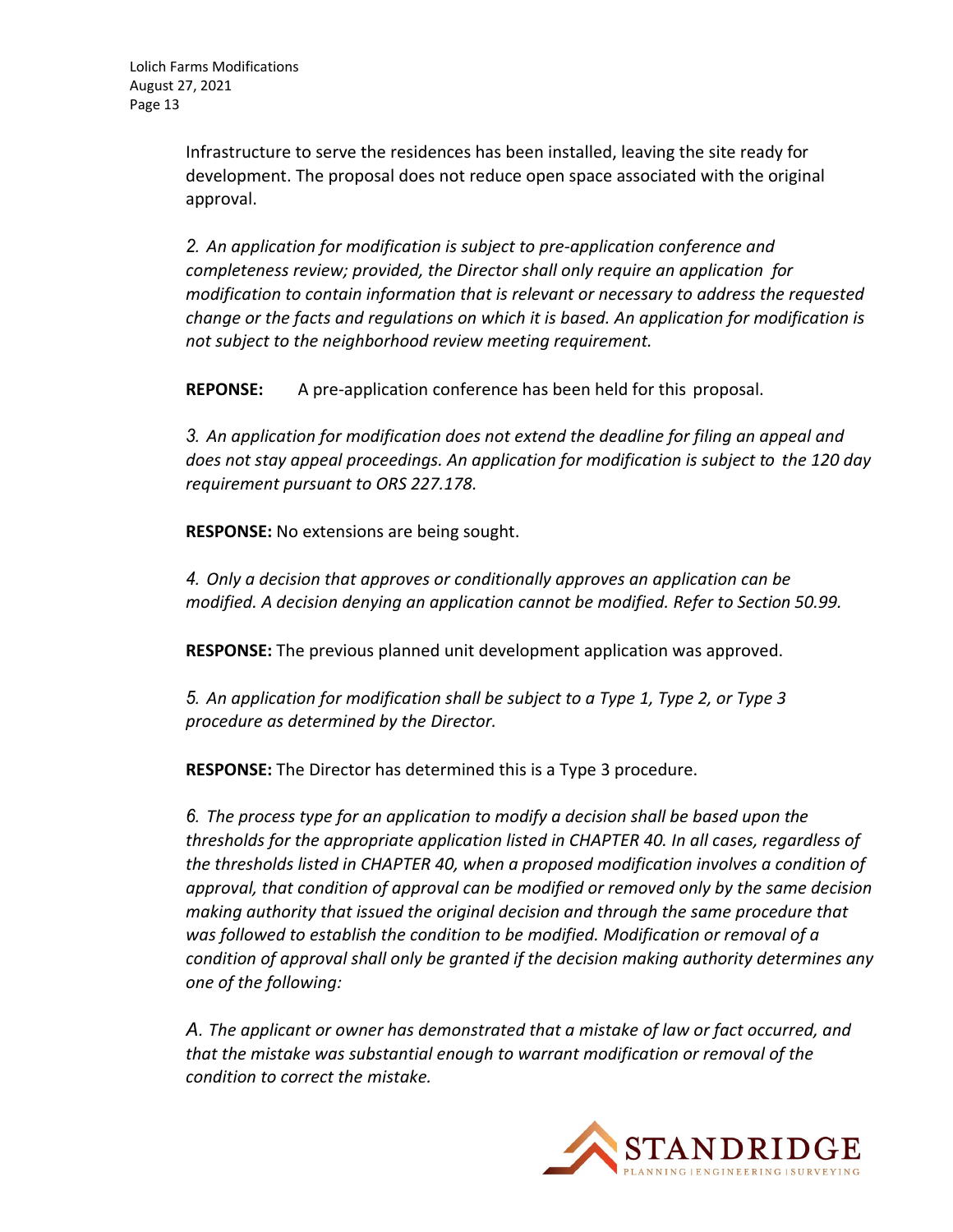*B. The condition could not be implemented for reasons beyond the control of the applicant and the modification will not require a significant modification of the original decision.*

*C. The circumstances have changed to the extent that the condition is no longer needed or warranted.*

*D. A new or modified condition would better accomplish the purpose of the original condition.*

**RESPONSE:** Since this application was originally a Type 3 process, the same process applies.

#### *50.95 Modification of a Decision – SUBDIVISION*

*1. An applicant or successor in interest may file with the Director an application to modify* a prior decision that was the subject of a Type 1, Type 2 or Type 3 procedure. In addition to *other requirements, such an application to modify a prior decision shall describe the nature of the proposed change to the original decision and the basis for that change, including the applicable facts and law, together with the fee prescribed for that application type necessary to modify the prior decision. Such an application to modify a prior decision shall be subject to the approval criteria and development regulations in effect when the Director receives a complete application for the modification.*

**RESPONSE:** The applicant proposes to modify a decision for a Subdivision to change product type in response to market demand. Infrastructure to serve the residences has been installed leaving the site ready for development. The proposal does not reduce open space associated with the original approval.

*2. An application for modification is subject to pre‐application conference and completeness review; provided, the Director shall only require an application for modification to contain information that is relevant or necessary to address the requested change or the facts and regulations on which it is based. An application for modification is not subject to the neighborhood review meeting requirement.*

**REPONSE:** A pre‐application conference has been held for this proposal.

*3. An application for modification does not extend the deadline for filing an appeal and does not stay appeal proceedings. An application for modification is subject to the 120 day requirement pursuant to ORS 227.178.*

**RESPONSE:** No extensions are being sought.

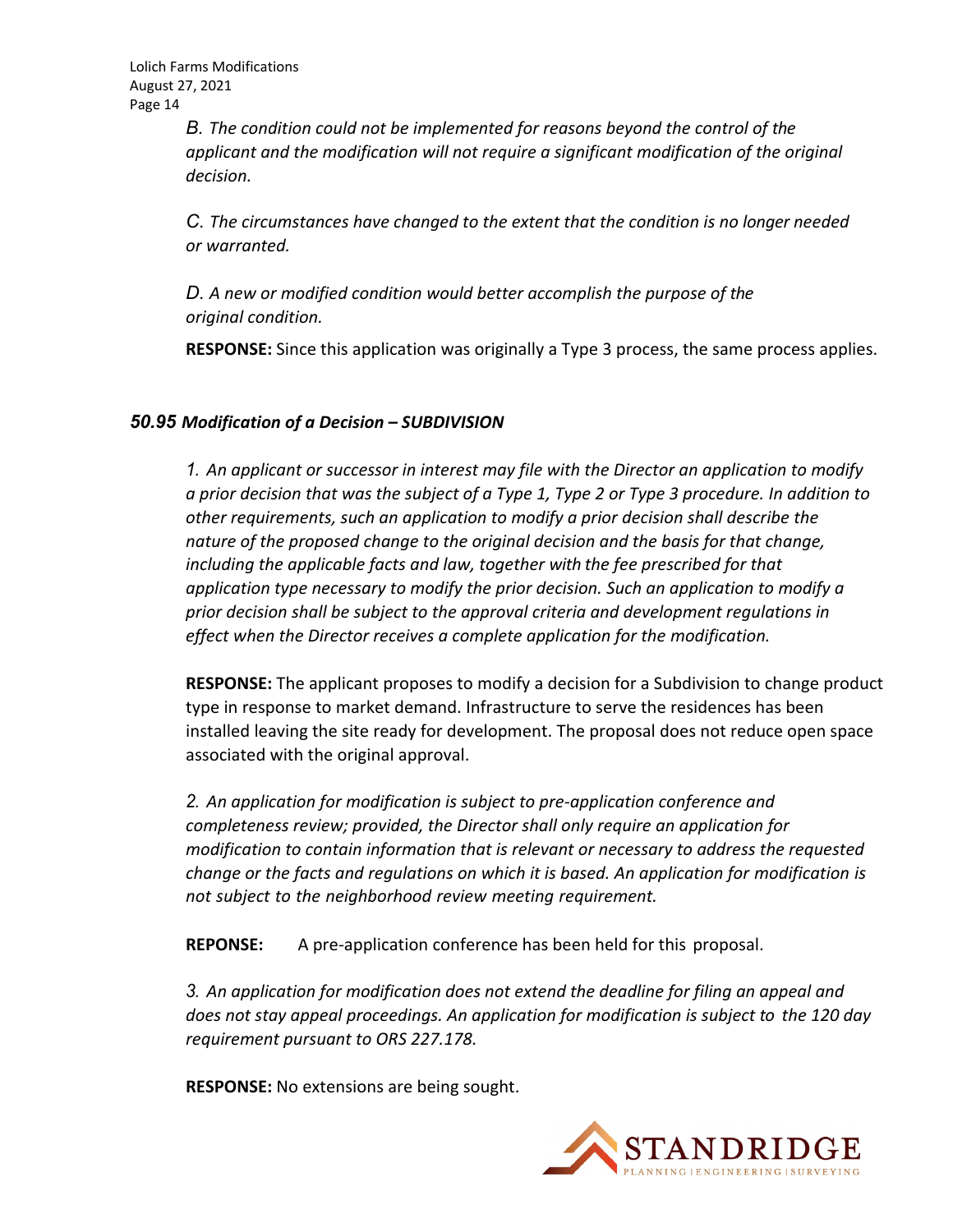*4. Only a decision that approves or conditionally approves an application can be modified. A decision denying an application cannot be modified. Refer to Section 50.99.*

**RESPONSE:** The previous planned unit development application was approved.

*5. An application for modification shall be subject to a Type 1, Type 2, or Type 3 procedure as determined by the Director.*

**RESPONSE:** The Director has determined this is a Type 3 procedure.

*6. The process type for an application to modify a decision shall be based upon the thresholds for the appropriate application listed in CHAPTER 40. In all cases, regardless of the thresholds listed in CHAPTER 40, when a proposed modification involves a condition of approval, that condition of approval can be modified or removed only by the same decision making authority that issued the original decision and through the same procedure that was followed to establish the condition to be modified. Modification or removal of a condition of approval shall only be granted if the decision making authority determines any one of the following:*

*A. The applicant or owner has demonstrated that a mistake of law or fact occurred, and that the mistake was substantial enough to warrant modification or removal of the condition to correct the mistake.*

*B. The condition could not be implemented for reasons beyond the control of the applicant and the modification will not require a significant modification of the original decision.*

*C. The circumstances have changed to the extent that the condition is no longer needed or warranted.*

*D. A new or modified condition would better accomplish the purpose of the original condition.*

**RESPONSE:** Since this application was originally a Type 3 process, the same process applies.

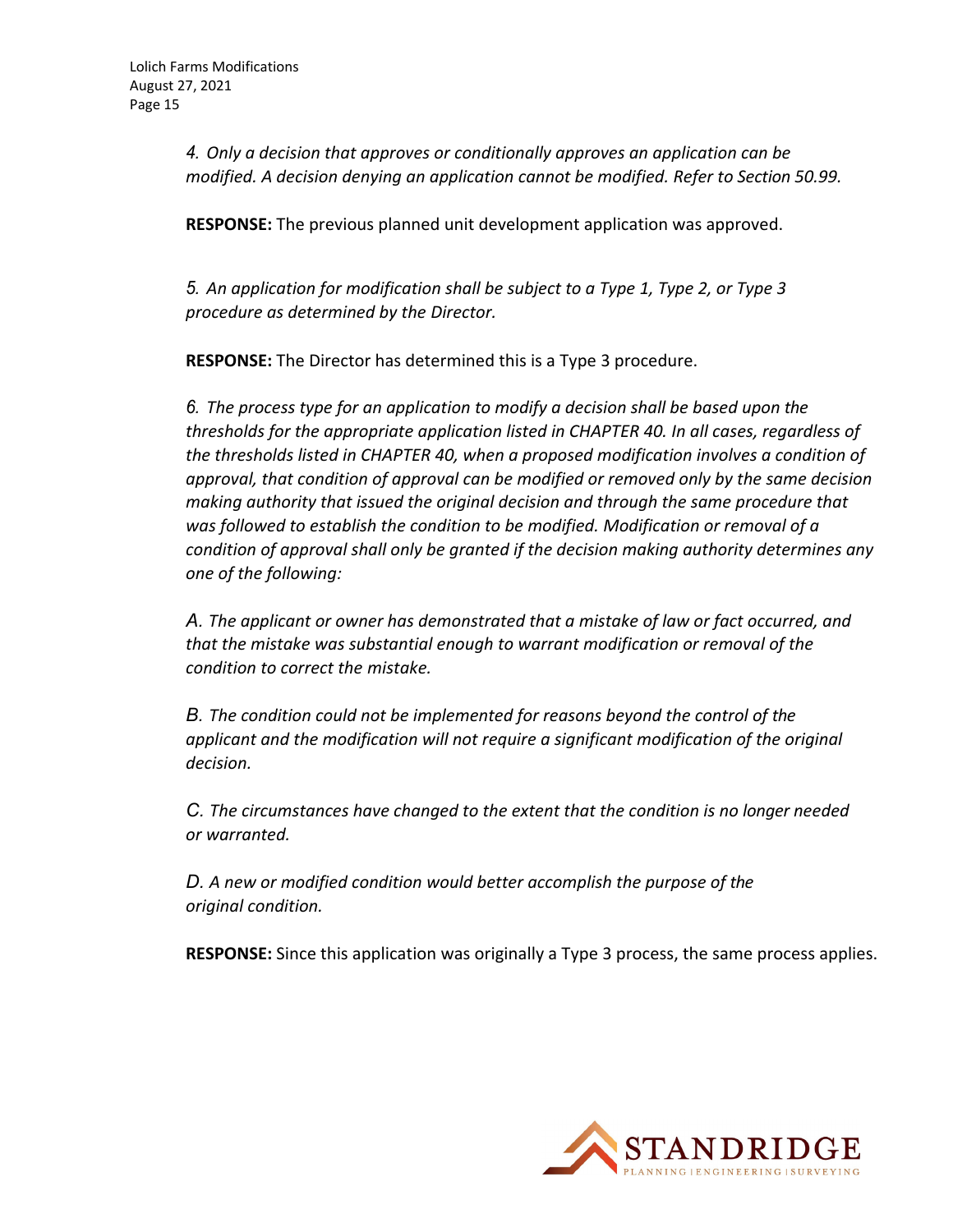#### **CHAPTER 60 (SPECIAL REGULATIONS)**

#### **60.05. DESIGN REVIEW**

**60.05.15. Building Design and Orientation Standards.** Unless otherwise noted, all standards apply in all zoning districts.

#### **1. Building articulation and variety.**

*A. Attached residential buildings in Residential zones shall be limited in length to two hundred (200) feet.*

**RESPONSE:** All buildings will be less than 200 feet in length.

*B. Buildings visible from and within 200 feet of an adjacent public street shall have a minimum portion of the street‐facing elevation(s) and the elevation(s) containing a primary building entrance or multiple tenant entrances devoted to permanent architectural features designed to provide articulation and variety. These permanent features include, but are not limited to windows, bays and offsetting walls that extend at least eighteen inches (18"), recessed entrances, loading doors and bays, and changes in material types. Changes in material types shall have a minimum dimension of two feet and minimum area of 25 square feet. The percentage of the total square footage of elevation area is:*

*1. Thirty (30) percent in Residential zones, and all uses in Commercial andMultiple Use zones.*

*2. Fifty (50) percent in Commercial zones where glazing is less than thirty five (35) percent pursuant to Section 60.05.15.8.A.3.*

*3. Fifteen (15) percent in Industrial zones. [ORD 4462; January 2008] In Industrial zones, where the principal use of the building is manufacturing, assembly, fabricating, processing, packing, storage, wholesale or distribution activities, the above standards shall apply only to elevations visible from and within 100 feet of an adjacent public street, and elevations that include a primary building entrance or multiple tenant entrances.*

**RESPONSE:** Permanent architectural features including windows, offset walls, recessed entrance, and changes in materials are provided over greater than 30% of all street‐facing facades.

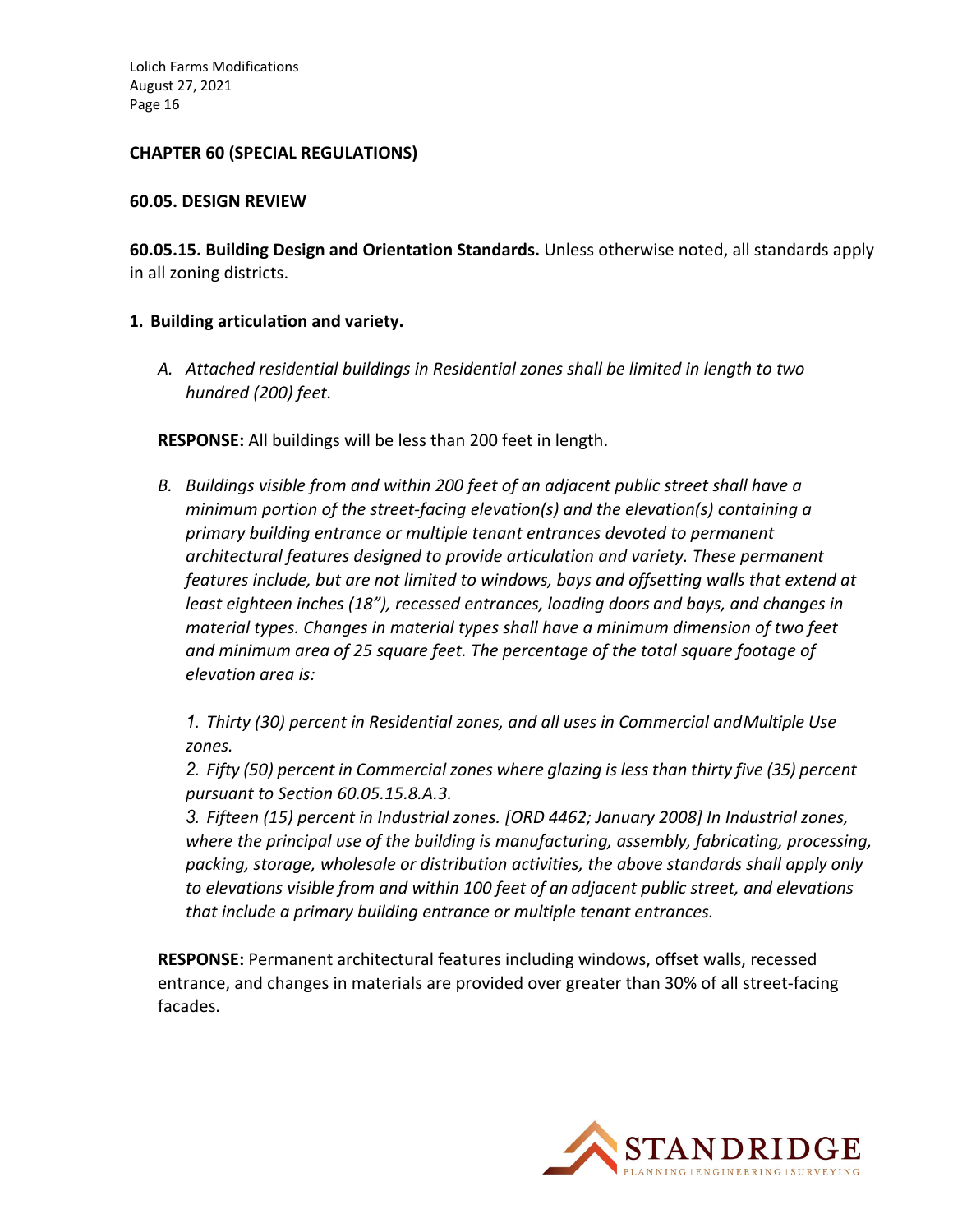- *C. The maximum spacing between permanent architectural features shall be no more than:*
	- *1. Forty (40) feet in Residential zones, and all uses in Commercial and Multiple Use zones.*
	- *2. Sixty (60) feet in Industrial zones.*

*3. Fifteen (15) feet in detached residential developments in Multiple Use zones for walls facing streets, common greens, and shared courts.*

**RESPONSE:** As shown on the attached plans, buildings vary in width, with some being greater than 40' in length. Architectural features including windows, balconies, changes in materials, a recessed entrance, and off‐set walls are provided throughout the façades.

*D. In addition to the requirements of Section 60.05.15.1.B. and C., detached and attached residential building elevations facing a street, common green or shared court shall not consist of undifferentiated blank walls greater than 150 square feet in area. Building elevations shall be articulated with architectural features such as windows, dormers, porch details, alcoves, balconies or bays.*

**RESPONSE:** As shown on the attached elevations, elevations facing streets do not contain undifferentiated black walls greater than 150 square feet in area. Architectural features include windows, porches and balconies.

## *2. Roof forms.*

- *A. All sloped roofs exposed to view from adjacent public or private streets and properties shall have a minimum 4/12 pitch.*
- *B. Sloped roofs on residential uses in residential zones and on all uses in multiple use and commercial zones shall have eaves, exclusive of rain gutters, that must project from the building wall at least twelve (12) inches. [ORD 4584; June 2012]*
- *C. All roofs with a slope of less than 4/12 pitch shall be articulated with a parapet wall that must project vertically above the roof line at least twelve (12) inches or architecturally treated, such as with a decorative cornice.*
- *D. When an addition to an existing structure or a new structure is proposed in an existing development, the roof forms for the new structures shall have similar slope and be constructed of the same materials as existing roofs.*
- *E. Smaller feature roofs are not subject to the standards of this section*

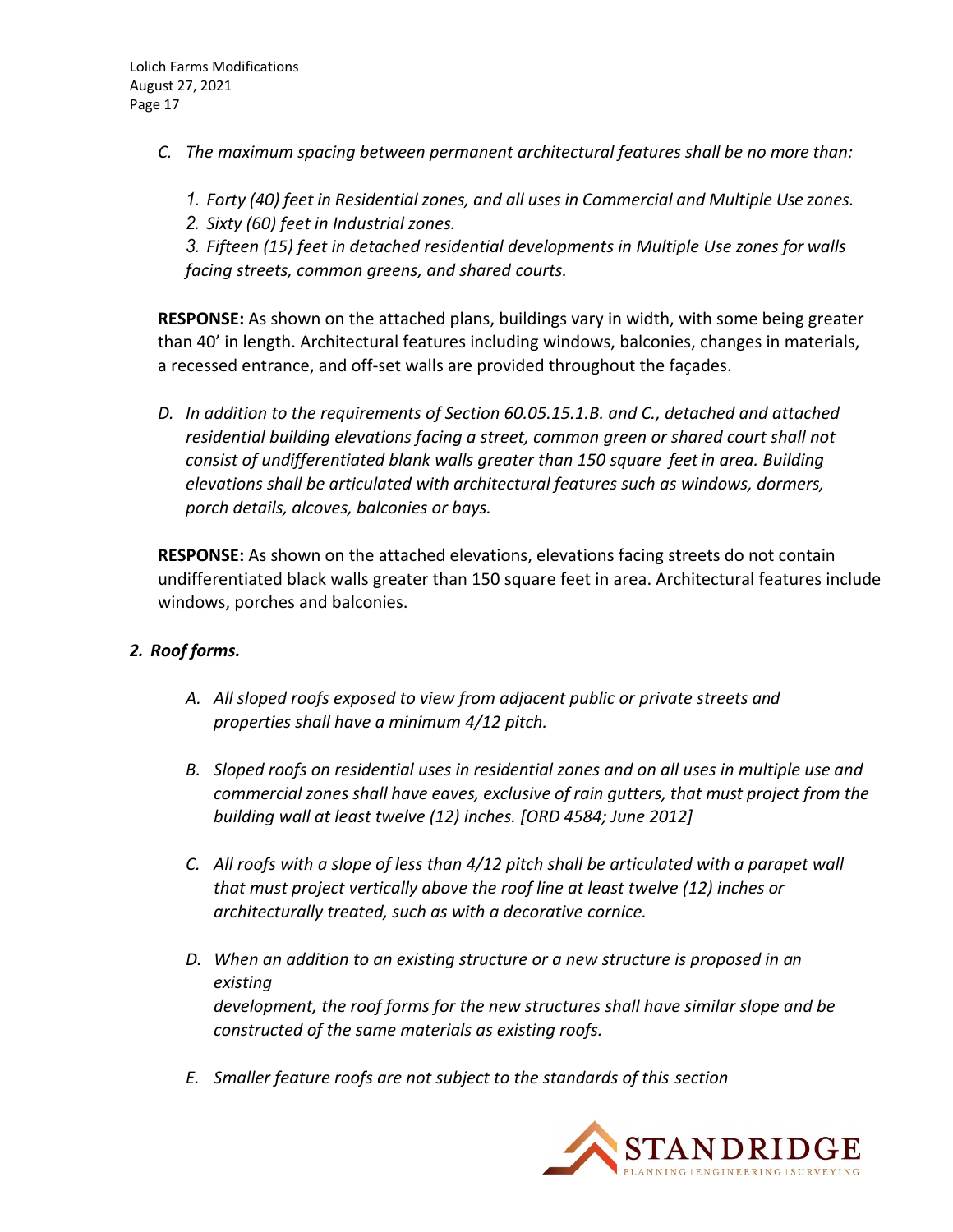**RESPONSE:** Roof forms include a minimum 4/12 pitch.

#### *3. Primary building entrances.*

*A. Primary entrances, which are the main point(s) of entry where the majority of building users will enter and leave, shall be covered, recessed, or treated with a permanent architectural feature in such a way that weather protection is provided. The covered area providing weather protection shall be at least six (6) feet wide and four (4) feet deep.*

**Response:** All primary building entrances contain covered entries meeting this requirement.

#### *4. Exterior building materials.*

*A. For attached residential uses in Residential zones and all residential uses in Multiple Use zones, a minimum of seventy‐five (75) percent of each elevation that is visible from and within 200 feet of a public street or a public park, public plaza or other public open space, and on elevations that include a primary building entrance or multiple tenant entrances shall be double wall construction.*

**RESPONSE:** Double wall construction is proposed to meet the requirements of the code.

*B. For Conditional Uses in Residential zones and all uses in Commercial and Multiple Use zones (except detached residential uses fronting streets, common greens and shared courts), a maximum of thirty (30) percent of each elevation that is visible from and within* 200 feet of a public street or a public park, public plaza or other public open space, and on *elevations that include a primary building entrance or multiple tenant entrances may be plain, smooth, unfinished concrete, concrete block, plywood and sheet pressboard. The remaining elevation area for all applicable uses in all applicable zones shall be architecturally treated. Appropriate methods of architectural treatment shall include, but are not limited to, scoring, changes in material texture, and the application of other finish materials such as wood, rock, brick or tile wall treatment.*

## **RESPONSE:** This standard does not apply

*C. For Conditional Uses in Residential zones and all uses in Commercial and Multiple Use zones, plain, smooth, exposed concrete and concrete block used asfoundation material shall not be more than three (3) feet above the finished grade level adjacent to the foundation wall, unless pigmented, textured, or both. In Industrial districts, foundations may extend up to four (4) feet above the finished grade level.*

**RESPONSE:** This standard does not apply.

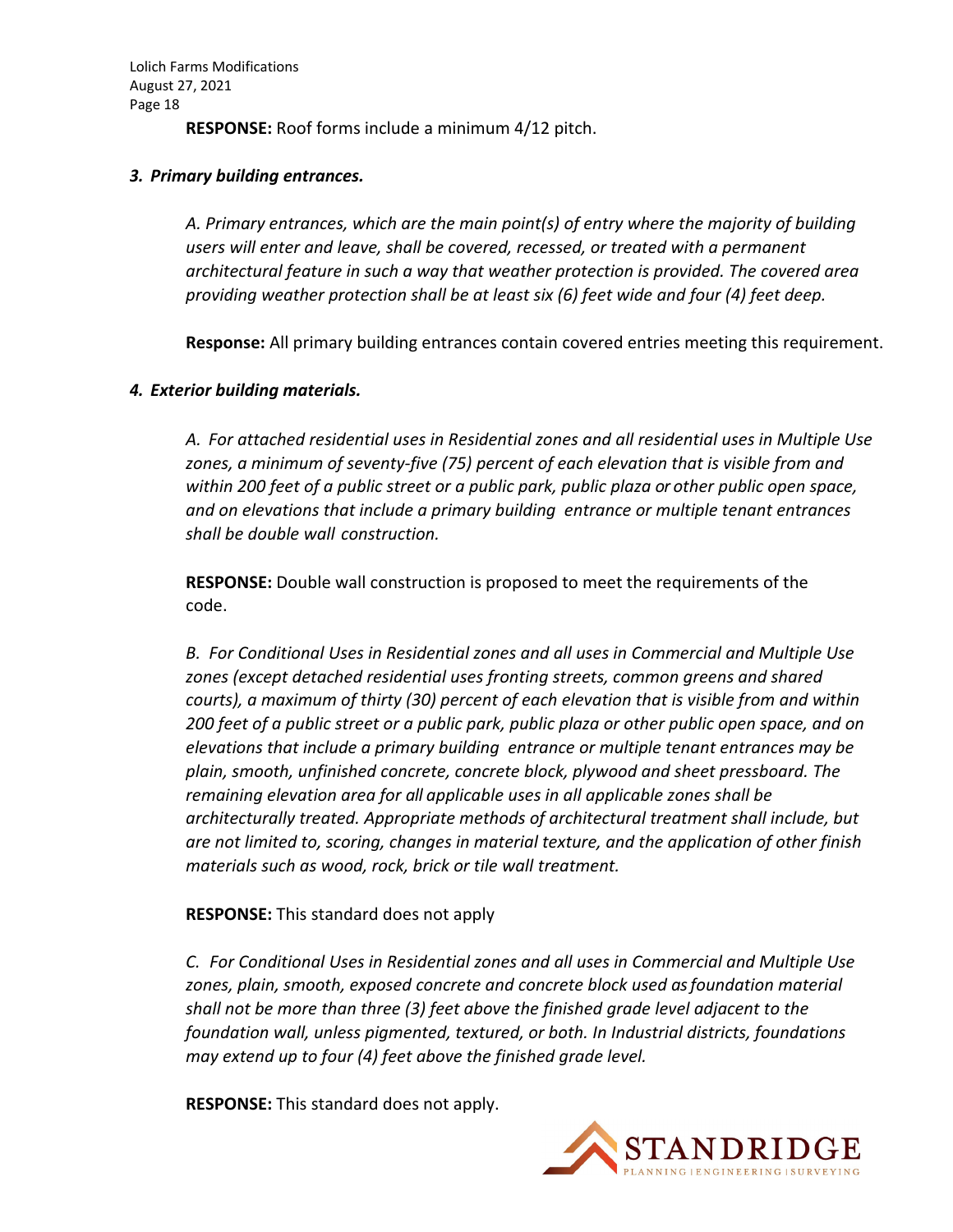#### *5. Roof‐mounted equipment.*

*A. All roof‐mounted equipment shall be screened from view from adjacent streets or adjacent properties in one of the following ways:*

*1. A parapet wall; or*

*2. A screen around the equipment that is made of a primary exterior finish material used on other portions of the building; or*

*3. Setback from the street‐facing elevation such that it is not visible from the public street(s).*

*B. The vertical measuring distance for required screening shall be measured atfive (5) feet above the finished or existing grade of the property line or public right‐of‐ way abutting the development site's front yard setback for a distance of one hundred (100) lineal feet measured outward from the development site's front property line. Once the vertical measuring distance is established for the site's front yard, this same vertical measuring distance shall be applied to all sides of the development site's perimeter property lines.*

*C. Solar panels, dishes/antennas, pipes, vents, and chimneys are exempt from this standard.*

**RESPONSE:** No roof mounted equipment is proposed.

## *6. Building location and orientation along streets in Commercial and Multiple Use zones.*

**RESPONSE:** This standard is not applicable.

#### *7. Building scale along Major Pedestrian Routes.*

*A.* The height of any portion of a building at or within 20 feet of the property line as measured from the finished grade at the property line abutting a Major Pedestrian Route shall be a minimum of twenty‐ two (22) feet and a maximum of sixty (60) feet. Building heights greater than sixty (60) feet are allowed if the portion of a building that is greater than sixty (60) feet in height is at least twenty (20) feet from the property line that abuts the Major Pedestrian Route. In all cases, building height shall meet the requirement of Section 20.20.50. for the specific zoning district.

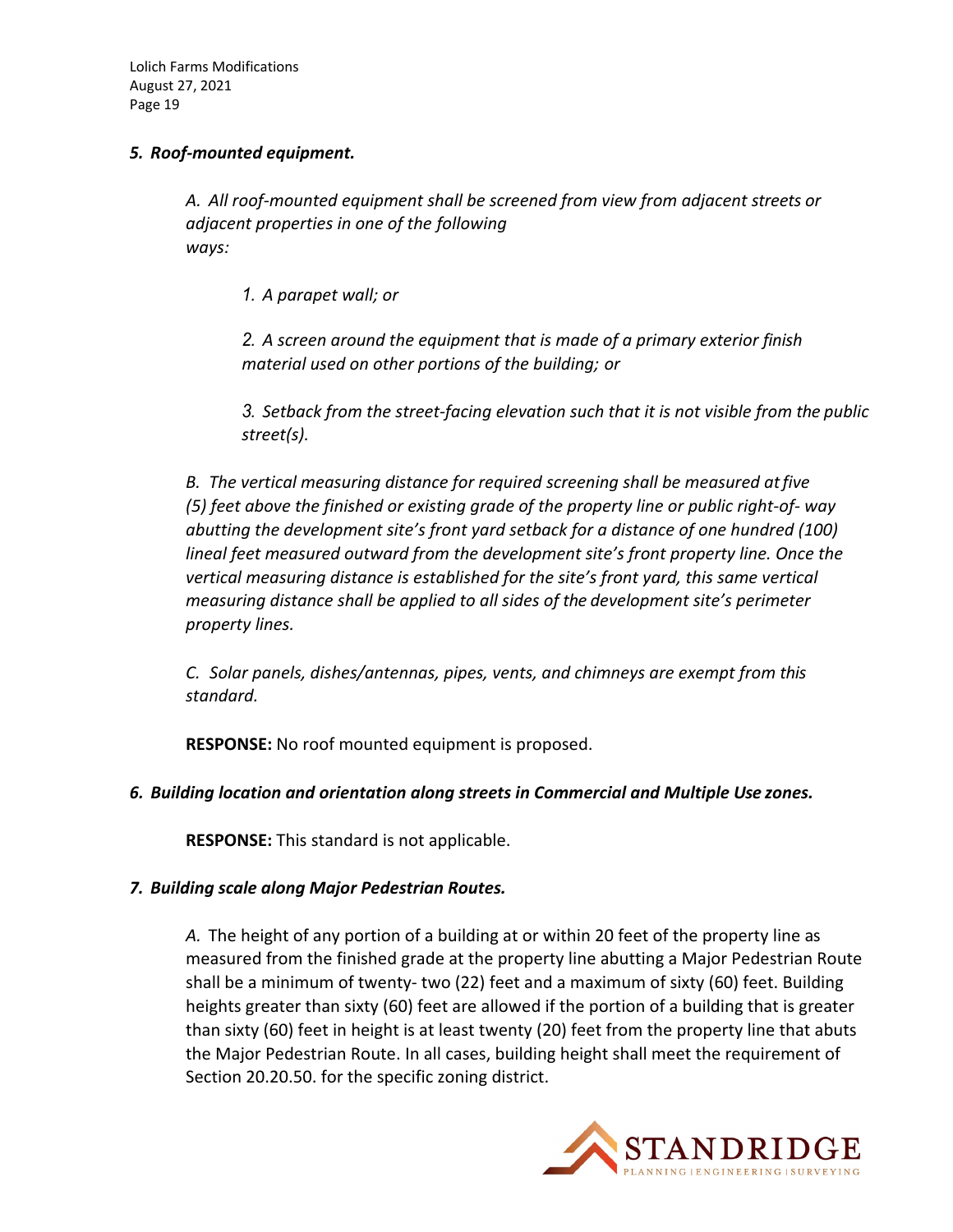**RESPONSE:** Building heights comply with height standards.

*B. Detached residential dwellings are exempt from the minimum height standard in Section 60.05.15.7.A. Building heights shall meet the requirements of Section 20.20.20. for the specific zoning district.*

#### **RESPONSE:** Not applicable.

*C. The maximum heights specified in Section 20.20.50. shall not be exceeded, unless separately authorized through an adjustment or variance application, or where credits are earned for height increase through Habitat Friendly Development Practices, as described in Section 60.12.40.4.B.2.*

**RESPONSE:** The maximum height is not exceeded.

#### *8. Ground floor elevations on commercial and multiple use buildings.*

*A. Except those used exclusively for residential use, ground floor elevations visible from and within 200 feet of a public street, Major Pedestrian Route, or a public park, public plaza or other public open space, and elevations that include a primary building entrance or multiple tenant entrances, shall have the following minimum percent of the ground floor elevation area permanently treated with windows, display areas or glass doorway openings.*

#### **RESPONSE:** Not applicable

*B. Except those used exclusively for residential use, ground floor elevations that are located on a Major Pedestrian Route, sidewalk, or other space where pedestrians are allowed to walk shall provide weather protection to the following minimum percent of the length of those elevations.*

**RESPONSE:** Not applicable.

**60.05.20. Circulation and Parking Design Standards.** Unless otherwise noted, all *standards apply in all zoning districts.*

#### *1. Connections to the public street system.*

*A. Pedestrian, bicycle, and motor vehicle connections shall be provided between the on‐ site circulation system and adjacent existing and planned streets as specified in Tables 6.1 through 6.6 and Figures 6.1 through 6.23 of the Comprehensive Plan Transportation Element.*

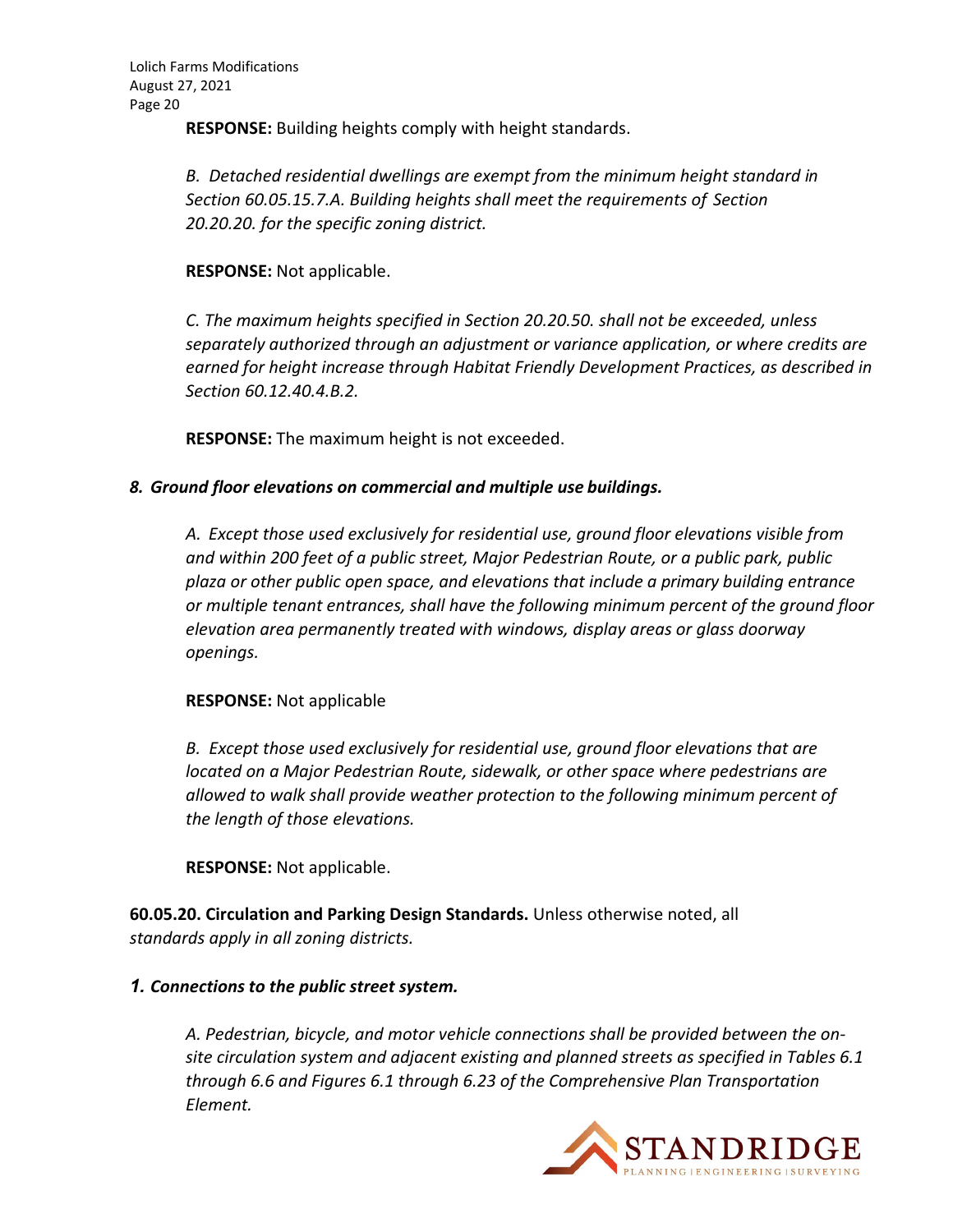**Response:** No changes to the circulation system are proposed beyond that approved with the PUD.

#### *2. Loading areas, solid waste facilities and similar improvements.*

*A. All on‐site service areas, outdoor storage areas, waste storage, disposal facilities, recycling containers, transformer and utility vaults and similar activities shall be located in an area not visible from a public street, or shall be fully screened from view from a public street.*

**RESPONSE:** The disposal and recycling containers are located within the garage areas out of sight from the street and will be rolled out on pickup day.

*B. Except for manufacturing, assembly, fabricating, processing, packing, storage and wholesale and distribution activities which are the principle use of a building in Industrial districts, all loading docks and loading zones shall be located in an area not visible from a public street, or shall be fully screened from view from a public street.*

*RESPONSE: No loading dock or loading zone is proposed.*

*C. Screening from public view for service areas, loading docks, loading zones and outdoor storage areas, waste storage, disposal facilities, recycling containers, transformer and utility vaults and similar activities shall be fully sight‐obscuring, shall be constructed a minimum of one foot higher than the feature to be screened, and shall be accomplished by one or more of the following methods:*

*1. Solid screen wall constructed of primary exterior finish materials utilized on primary buildings,*

*2. Solid hedge wall with a minimum of ninety‐five (95) percent opacity within two (2) years.*

*3. Solid wood fence*

**RESPONSE:** The recycling and waste containers are located in the buildings and fully screened.

*D. Screening from public view by chain‐link fence with or without slats is prohibited.*

**RESPONSE:** The recycling and waste containers are located in the building, there are no

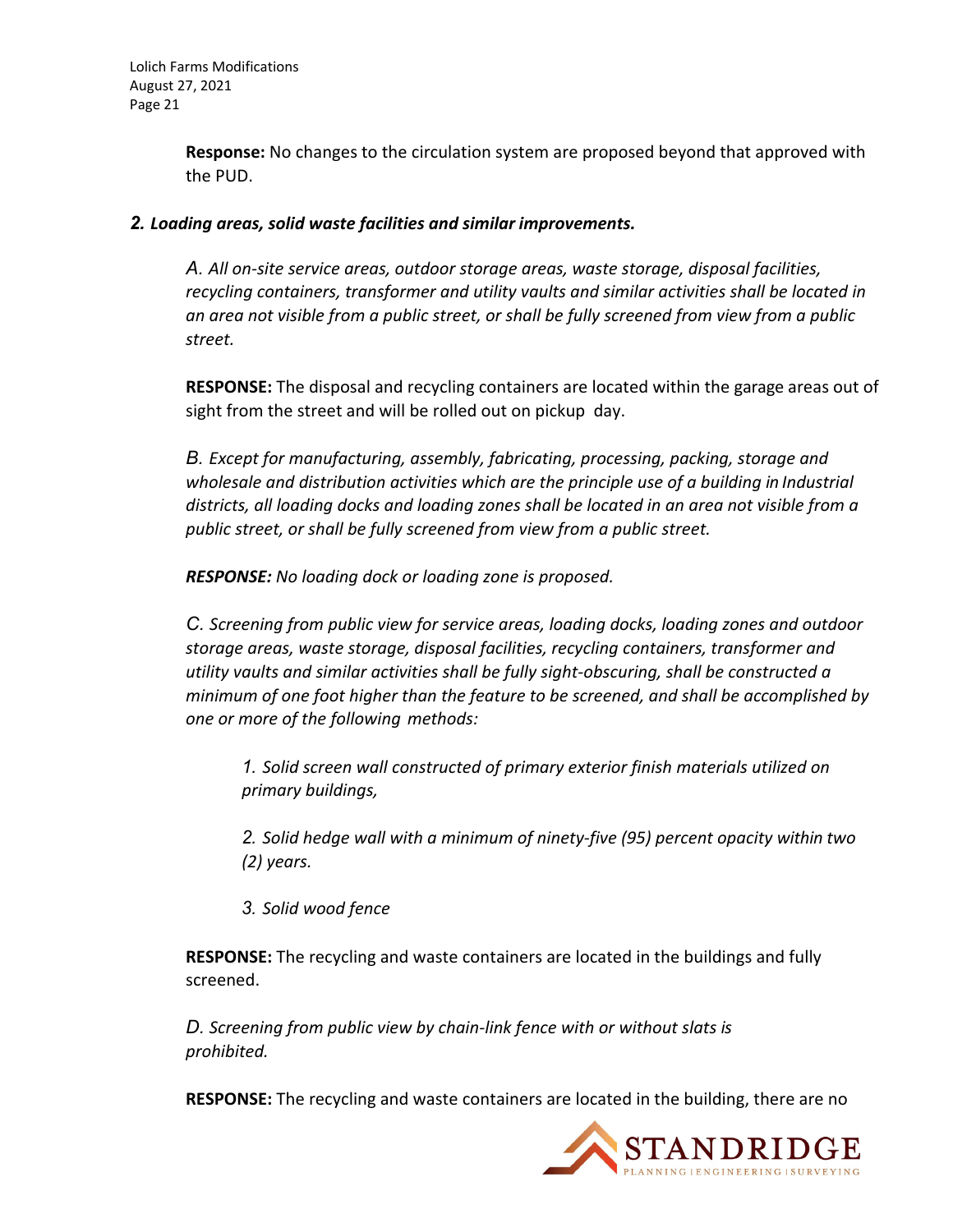outside storage areas.

#### *3. Pedestrian circulation.*

*A. Pedestrian connections shall be provided that link to adjacent existing and planned pedestrian facilities as specified in Tables 6.1 through 6.6 and Figures 6.1 through 6.23 of the Comprehensive Plan Transportation Element, and to the abutting public street system and on‐site buildings, parking areas, and other facilities where pedestrian access is desired. Pedestrian connections shall be provided except when one or more of the following conditions exist:*

*1. Where physical or topographic conditions, such as a grade change of ten (10) feet or more at a property line to an adjacent pedestrian facility, make connections impractical,*

*2. Where uses including manufacturing, assembly, fabricating, processing, packing, storage and wholesale and distribution activities which are the principle use of a building in Industrial districts occur,*

*3. Where on‐site activities such as movement of trucks, forklifts, and other large equipment would present potential conflicts with pedestrians, or*

*4. Where buildings or other existing development on adjacent lands physically preclude a connection now or in the future.*

**RESPONSE:** No change to pedestrian circulation is proposed beyond that approved with the Lolich Farms PUD.

*B. A reasonably direct walkway connection is required between primary entrances, which are the main point(s) of entry where the majority of building users will enter and leave, and public and private streets, transit stops, and other pedestrian destinations.*

**RESPONSE:** Each primary building entrance directly connects with the street system.

*C. A reasonably direct pedestrian walkway into a site shall be provided for every 300 feet of street frontage or for every eight aisles of vehicle parking if parking is located between the building and the street. A reasonably direct walkway shall also be provided to any access way abutting the site. This standard may be waived when topographic conditions, man‐made features, natural areas, etc. preclude walkway extensions to adjacent properties.*

**RESPONSE:** Direct pedestrian walkways are provided from building entrances to the

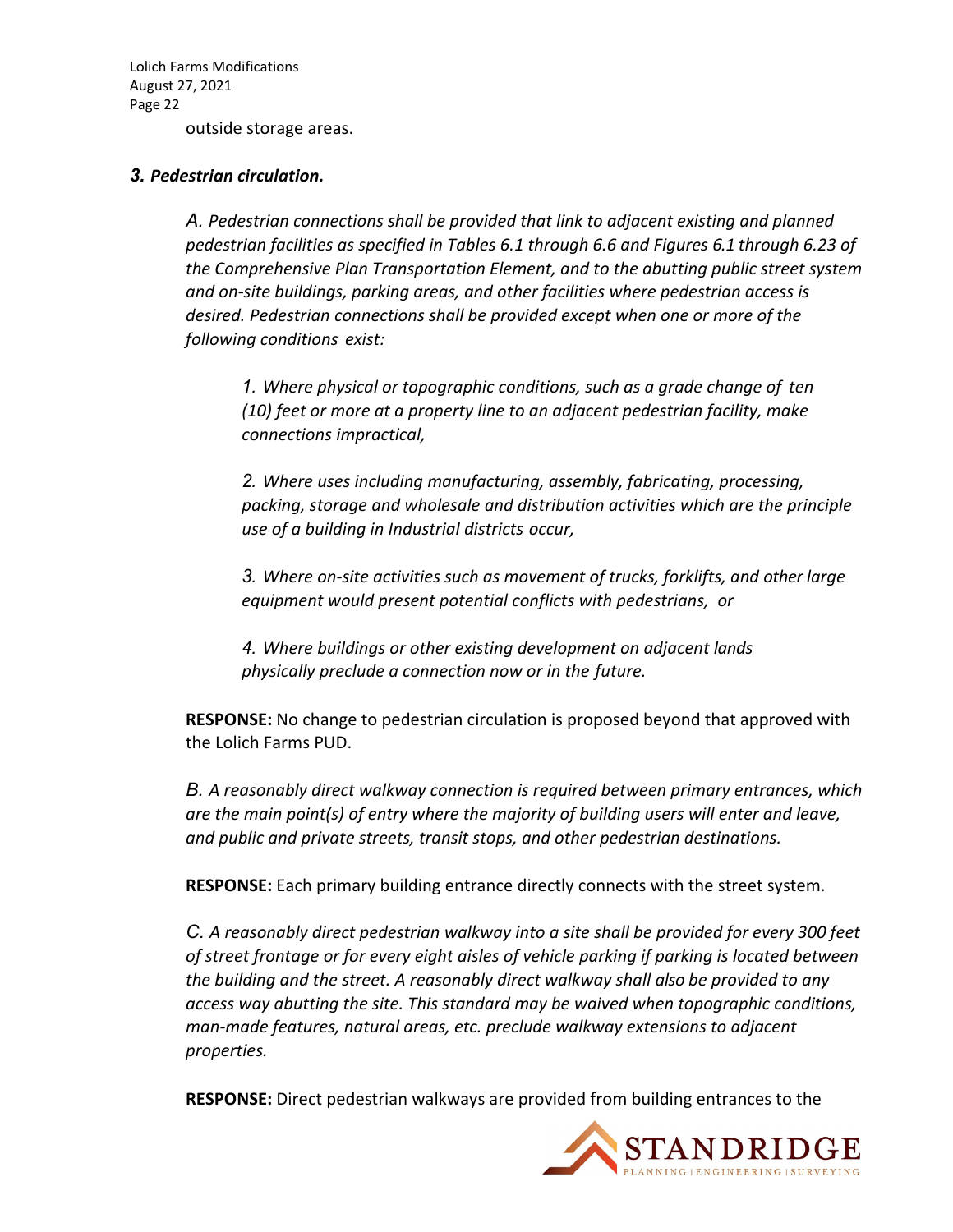street system.

*D. Pedestrian connections through parking lots shall be physically separated from adjacent vehicle parking and parallel vehicle traffic through the use of curbs, landscaping, trees, and lighting, if not otherwise provided in the parking lot design.*

**RESPONSE:** No changes to the pedestrian circulation system are proposed beyond that approved with the PUD.

*E. Where pedestrian connections cross driveways or vehicular access aisles a continuous walkway shall be provided, and shall be composed of a different paving material than the primary on‐site paving material.*

**RESPONSE:** No changes to pedestrian circulation are proposed beyond that approved with the PUD.

*F. Pedestrian walkways shall have a minimum of five (5) foot wide unobstructed clearance and shall be paved with scored concrete or modular paving materials. In the event that the Americans with Disabilities Act (ADA) contains stricter standards for any pedestrian walkway, the ADA standards shall apply.*

*Response: Pedestrian walkways comply with ADA requirements.*

#### *4. Street frontages and parking areas.*

*A. Surface parking areas abutting a public street shall provide perimeter parking lot landscaping which meets one of the following standards:*

*A. A minimum six (6)‐foot wide planting strip between the right‐of‐way and the parking area. Pedestrian walkways and vehicular driveways may cross the planting strip. Trees shall be planted at a minimum 2 1/2 inch caliper at amaximum of thirty (30) feet on center. Planting strips shall be planted with an evergreen hedge that will provide a 30‐inch high screen and fifty (50) percent opacity within two years. The maximum height shall be maintained at no more than thirty‐six (36) inches. Areas not covered by trees or hedge shall be landscaped with live ground cover. Bumper overhangs which intrude into the planting strip shall not impact required trees or hedge; or*

*B. Asolid wall orfence 30 to 36 inchesin height parallelto and not nearer than four(4)feetfromthe right‐of‐way line.The areabetweenthewallor fenceand thestreetlineshallbewalkwaysandvehiculardrivewaysmay cross the wall or fence.*

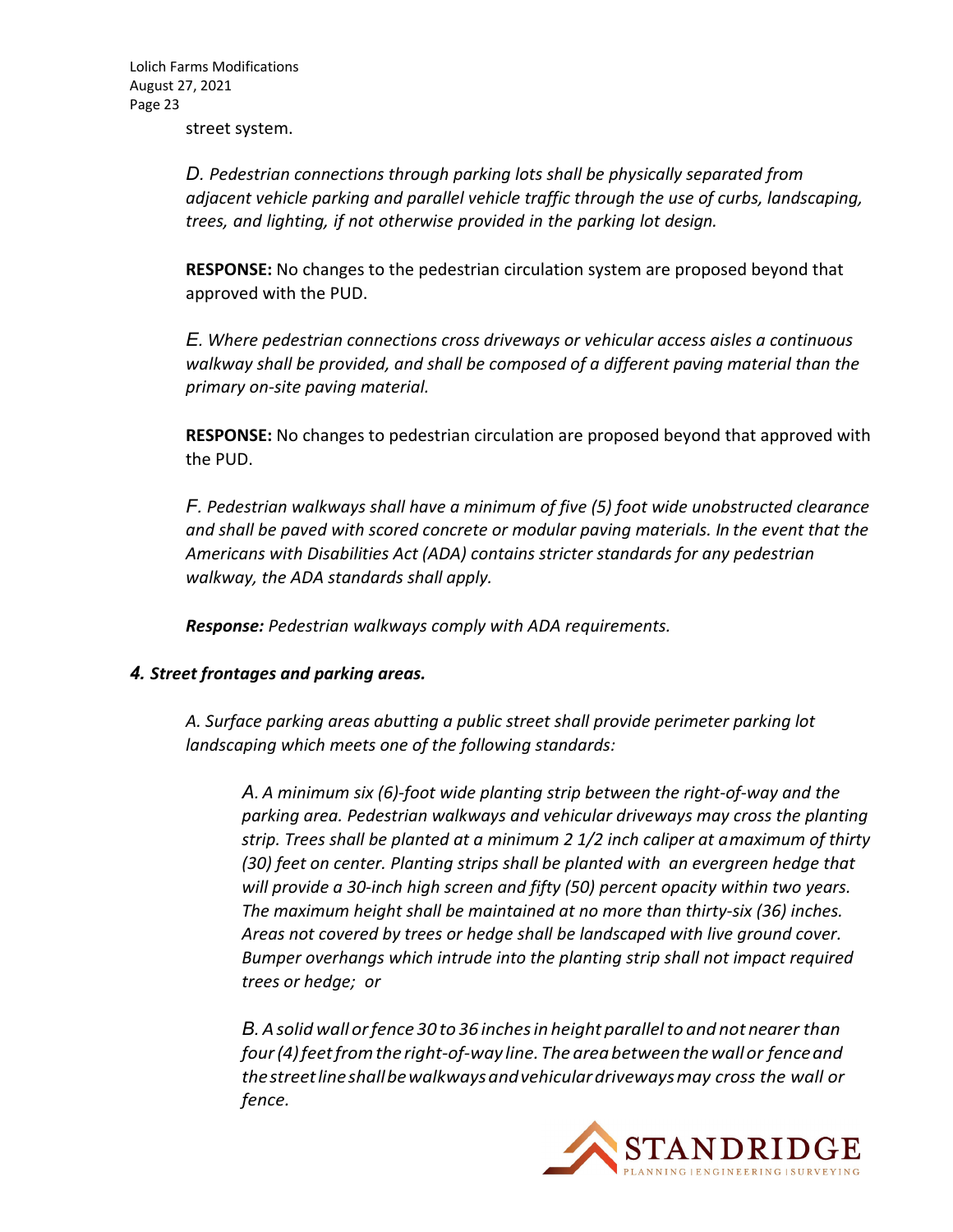**RESPONSE:** No surface parking area abuts a public street, therefore this standard does not apply.

#### *5. Parking area landscaping.*

*A. Landscaped planter islands shall be required according to the following:*

*1. Residential usesin residentialzones, one for every eight (8) contiguous parking spaces.*

*2. All uses in Commercial and Multiple Use zones, one for every ten(10) contiguous parking spaces.*

*3. All Conditional Uses in Residential zones one for every twelve (12) contiguous parking spaces.*

*4. All uses in Employment / Industrial zones, one for every twelve(12) contiguous parking spaces.*

**RESPONSE:** Three external parking space are proposed. They will have a landscape planter adjacent to them.

*B. The island shall have a minimum area of 70 square feet, and a minimum widthof 6 feet, and shall be curbed to protect landscaping. The landscaped island shall be planted with a tree having a minimum mature height of 20 feet. If a pole‐mounted light is proposed to be installed within a landscaped planter island, and an applicant demonstrates that there is a physical conflict for siting the tree and the pole‐mounted light together, the decision‐ making authority may waive the planting of the tree, provided that at least seventy‐five (75) percent of the required islands contain trees. Landscaped planter islands shall be evenly spaced throughout the parking area.*

**RESPONSE:** No landscape islands are required.

*C. Linear raised sidewalks and walkways within the parking area connecting the parking spaces and on‐site building(s) may be counted towards the total required number of landscaped islands, provided that all of the following is met:*

*1. Trees are spaced a maximum of 30 feet on center on a minimum of one side of the sidewalk.*

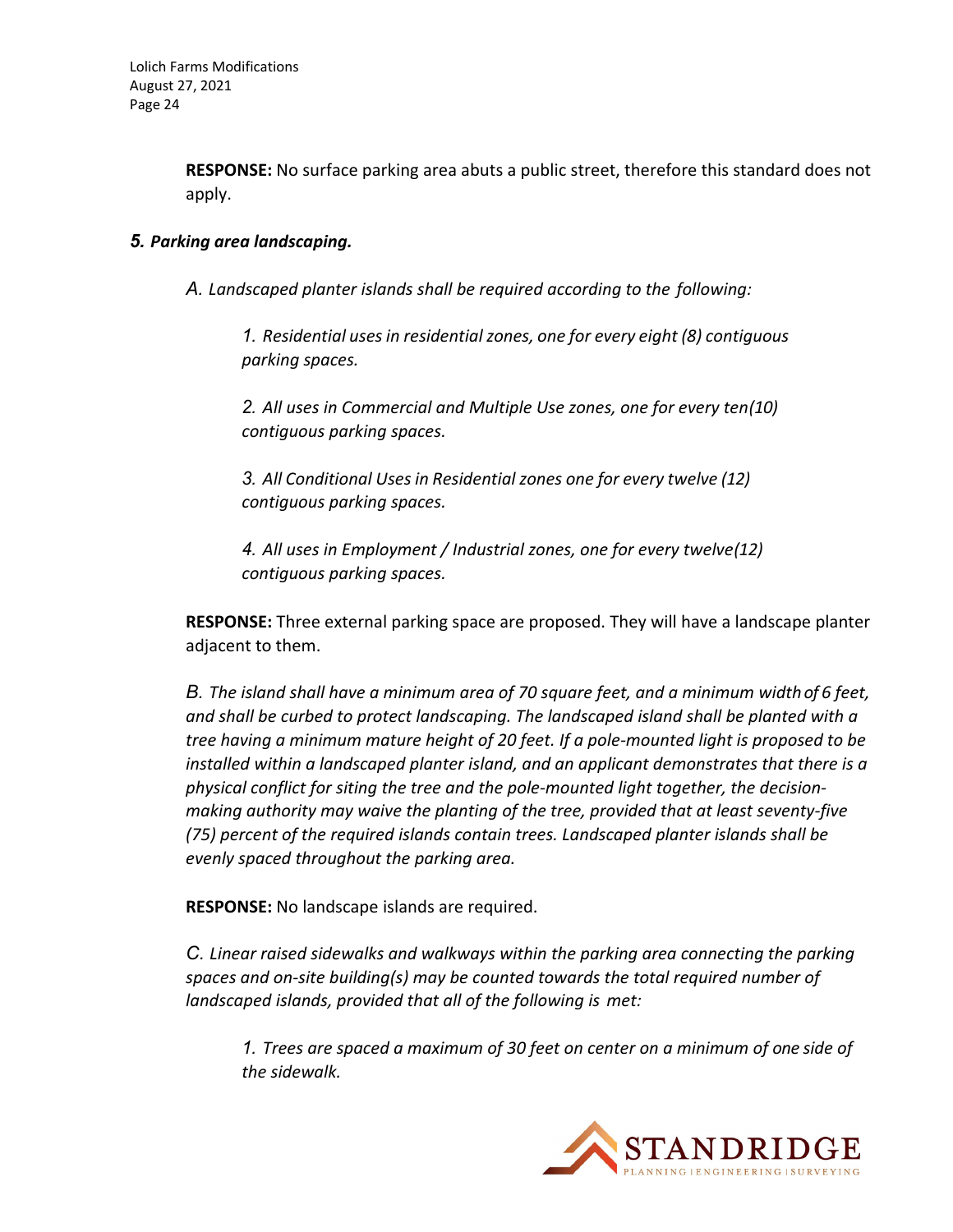*2. The minimum unobstructed sidewalk width is five feet.*

*3. The sidewalk is separated from the parking area by curbs, bollards, or other means on both sides.*

*4. Trees are located in planting area with groundcover or planted in covered tree wells.*

*5. Trees within the linear sidewalk area shall constitute no more than 50 percent of the total required number of trees within required landscaped planter islands. All remaining required trees shall be located within landscaped planter islands.*

**RESPONSE:** No linear raised sidewalk is proposed, therefore this standard does not apply.

*D. Trees planted within required landscaped planter islands or the linear sidewalk shall be of a type and species identified by the City of Beaverton Street Tree List or an alternative approved by the City Arborist.*

**RESPONSE:** No planter islands or linear sidewalks are proposed, therefore this standard does not apply.

#### *60.05.25. Landscape, Open Space and Natural Areas Design Standards.*

*3. Minimum landscape requirements for residential developments consisting of eight (8) or more units of Attached Housing or Compact Detached Housing.*

*A. Common open space shall consist of active, passive, or both open space areas, and shall be provided as follows:*

*1. A minimum of 15% of the gross site area shall be landscaped as defined in Section 60.05.25.4.*

*2. For developments that are part of a Planned Unit Development, provisions of Section 60.35.15.4. shall apply.*

**RESPONSE:** The minimum landscape requirements have been met as part of the overall previously approved Planned Unit Development. No reduction is proposed.

*4. Additional minimum landscape requirements for Attached Housing and Compact Detached Housing.*

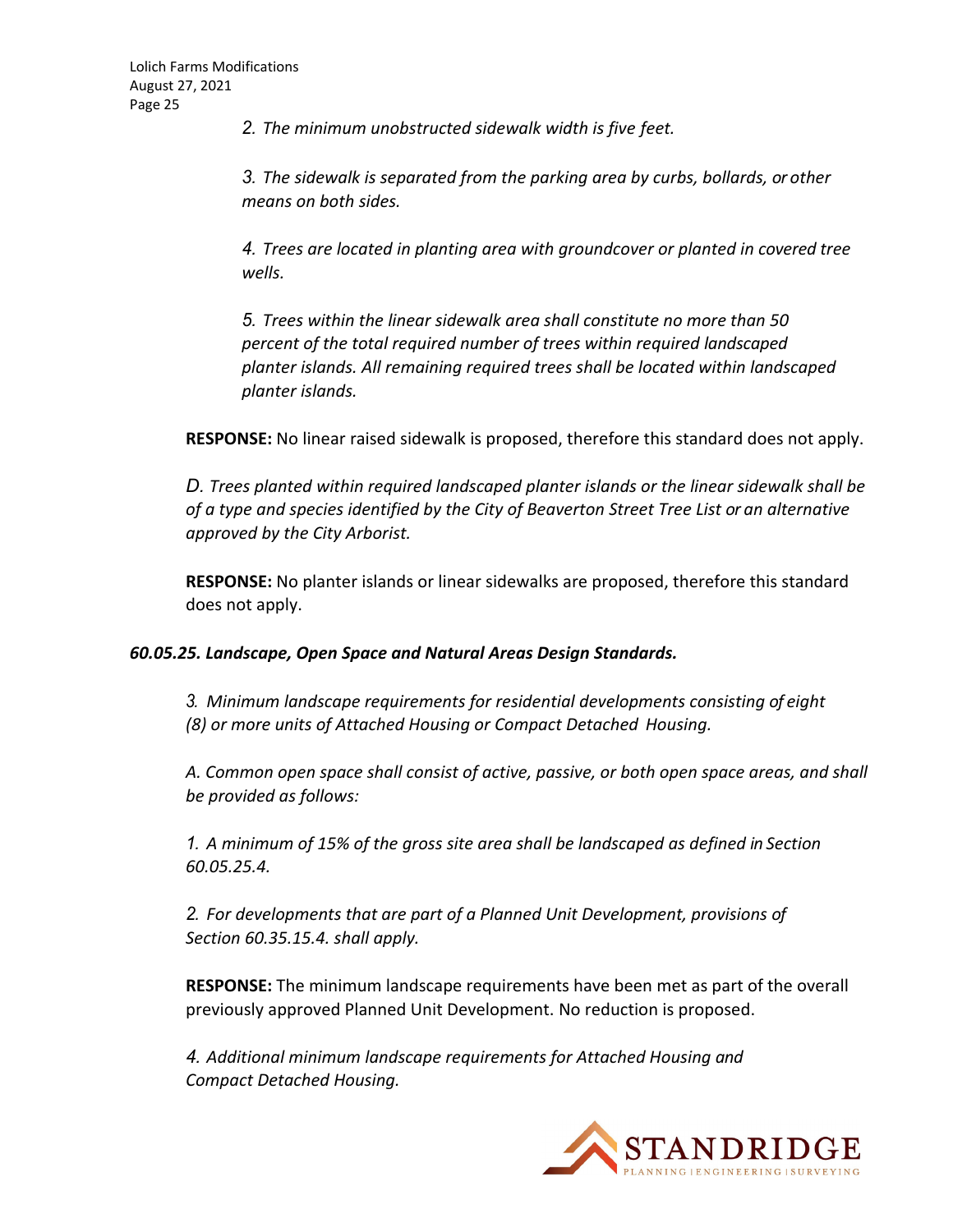*A. All front yard areas and all required open space areas not occupied by structures, walkways, driveways, plazas or parking spaces shall be landscaped.*

**RESPONSE:** As shown on the attached landscape plans, all front yard areas not otherwise occupied are to be landscaped.

*B. Landscaping shall include live plants or landscape features such as fountains, ponds or other landscape elements. Bare gravel, rock, bark and similar materials are not a substitute for plant cover, and shall be limited to no more than twenty‐five (25) percent of the landscape area.*

**RESPONSE:** Live plants will be used for all landscaped areas.

*C. For the purposes of this Section, vehicular circulation areas and parking areas, unless provided as part of a shared court, shall not be considered landscape area.*

**RESPONSE:** Vehicular circulation and parking areas are not considered landscaped area.

*D. All street‐facing building elevations shall have landscaping along their foundation, excluding buildings that are placed at the property line or setback lessthan 12‐inches from the property line. When a porch obstructs a foundation, landscaping shall be installed along the outer edge of the porch. This landscaping requirement shall not apply to portions of the building facade that provide access for pedestrians or vehicles to the building, or for plazas adjacent to the building. The foundation landscaping shall meet the following minimum standards*

*1. The landscaped area shall be at least three (3) feet wide; and,*

*2. For every three (3) lineal feet of foundation, an evergreen shrub having a minimum mature height of twenty‐four (24) inches shall be planted; and,*

*3. Groundcover plants shall be planted in the remainder of the landscaped area.*

**RESPONSE:** All street-facing facades have a 3' landscaped area along the foundation that includes shrubs and groundcover.

*E. The following minimum planting requirements for required landscaped areas shall be complied with. These requirements shall be used to calculate the total number of trees and shrubs to be included within the required landscape area:*

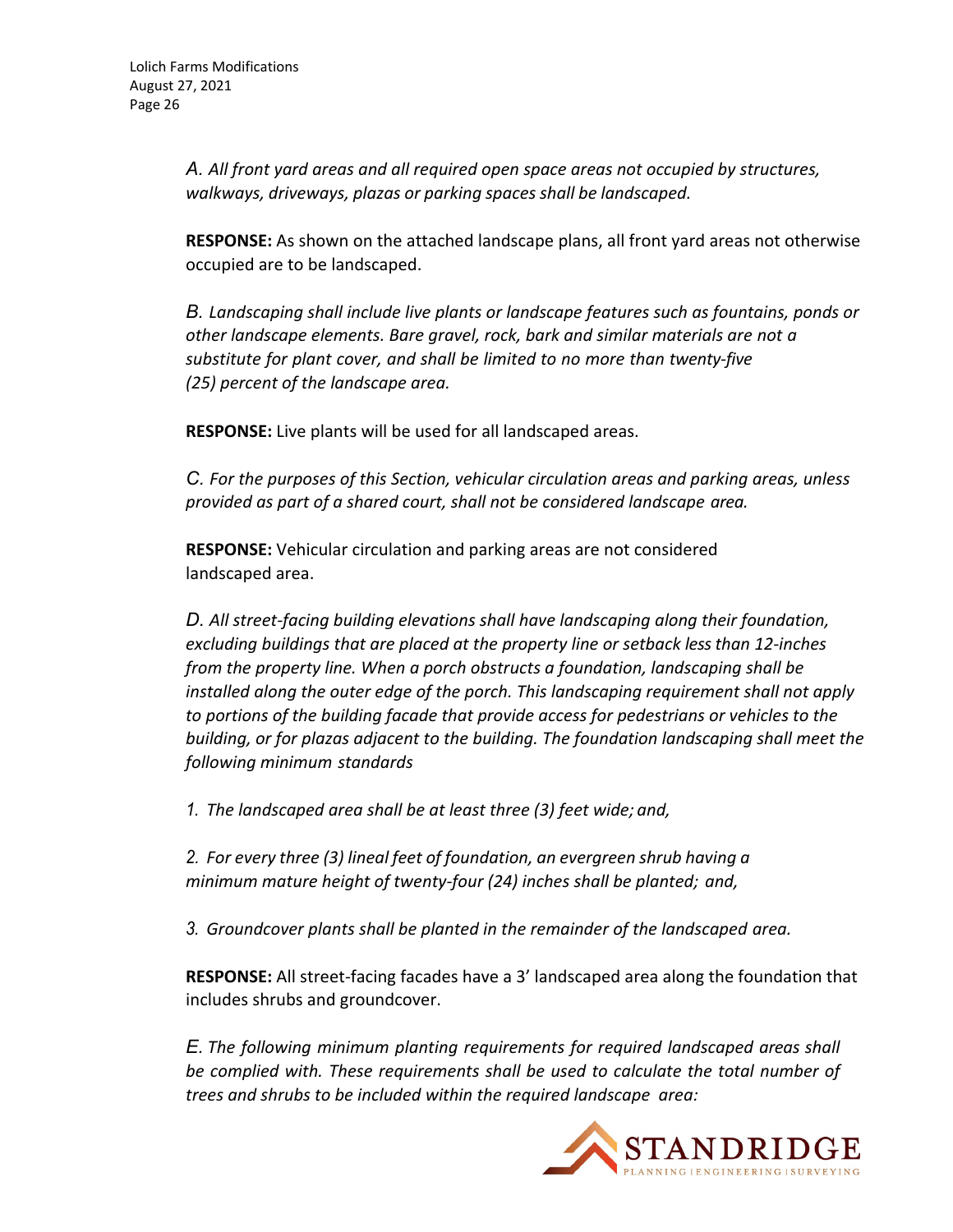*1. One (1) tree shall be provided for every eight hundred (800) square feet of required landscaped area. Evergreen trees shall have a minimum planting heightofsix (6) feet. Deciduous trees shall have a minimum caliper of 1.5 inches at time of planting.*

*2. One (1) evergreen shrub having a minimum mature height of forty‐eight(48) inches shall be provided for every four hundred (400) square feet of required landscaped area.*

*3. Live ground cover consisting of low‐height plants, or shrubs, or grass shall be planted in the portion of the landscaped area not occupied by trees or evergreen shrubs. Bare gravel, rock, bark or other similar materials may be used, but are notasubstitute for ground cover plantings, and shall be limited to no more than twenty‐ five (25) percent of the required landscape area.*

**RESPONSE:** No reduction in the landscape or open space area approved with the Planned Unit Development is proposed. These areas will continue to have trees, shrubs and ground cover. As shown on the attached plans, 82 trees are proposed.

*F. A hard surface pedestrian plaza or combined hard surface and soft surface pedestrian plaza, if proposed shall be counted towards meeting the minimum landscaping requirement, provided that the hard‐surface portion of the plaza shall not exceed twenty‐ five (25) percent of the minimum landscaping requirement. When a shared court is utilized in a residential development in a Multiple Use zone, hard surface areas shall not exceed seventy‐five (75) percent of the minimum landscaping requirement. A hard surface area shall be comprised of the following:*

*1. Brick pavers, or stone, scored, or colored concrete; and,*

*2. One (1) tree having a minimum mature height of twenty (20) feet for every three hundred (300) square feet of plaza square footage; and,*

*3. Street furniture including but not limited to benches, tables, chairs, and trash receptacles; and,*

*4. Pedestrian scale lighting consistent with the City's Technical Lighting Standards.*

**RESPONSE:** No hard surface plaza is proposed, therefore these standards do not apply.

*8. Retaining walls. Retaining walls greater than six (6) feet in height or longer than fifty (50) lineal feet…*

**RESPONSE:** No new retaining walls are proposed, therefore this criterion does not apply.

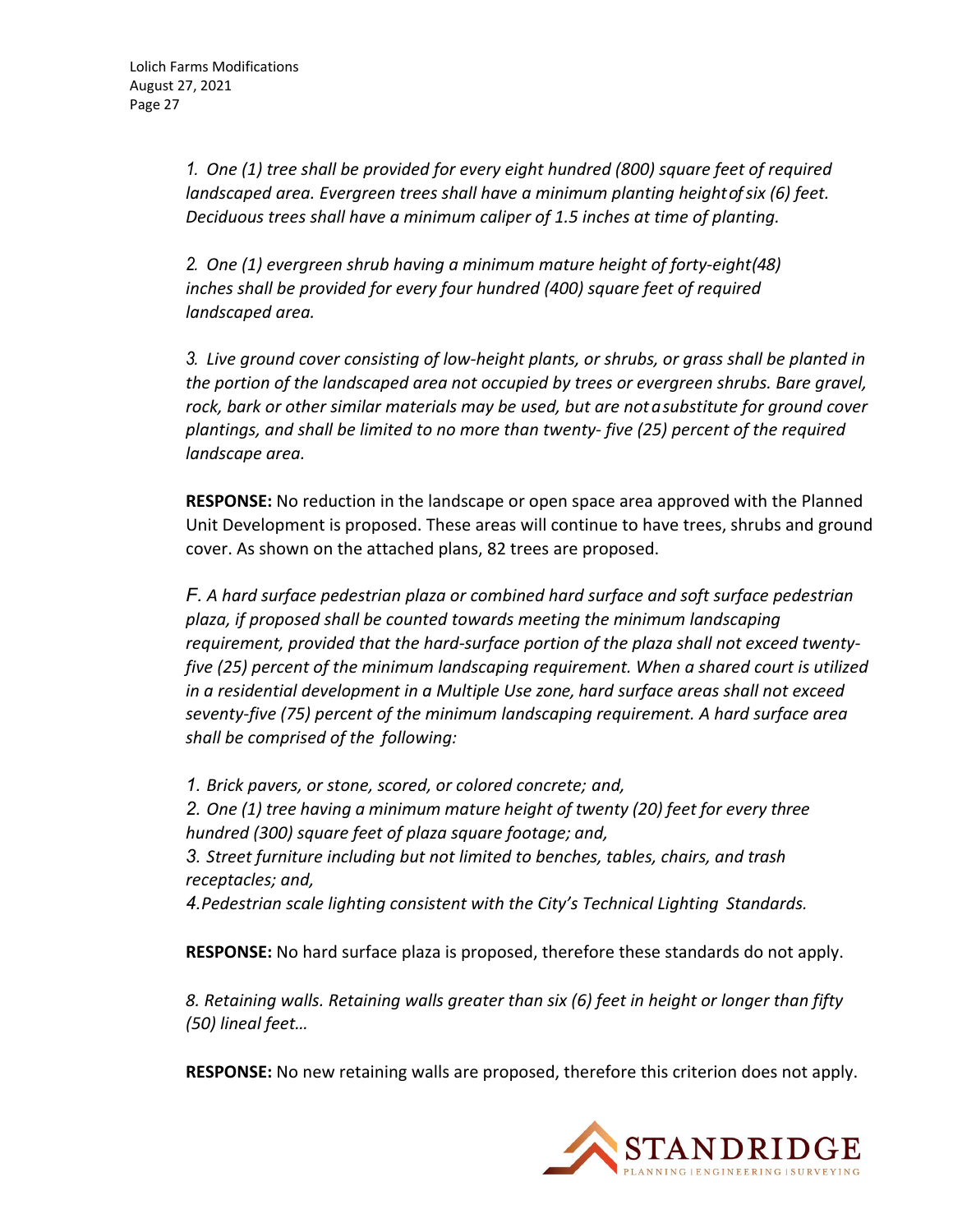#### *13. Landscape buffering and screening.*

**RESPONSE:** This standard states that it is applicable to property lines between zoning districts. The limits of the subject modifications are surrounded by other areas of Planned Unit Development approvals, therefore the buffering standardsshould not be applicable.

*60.05.30. Lighting Design Standards. Unless otherwise noted, all standards apply in all zoning districts.*

#### *1. Adequate on‐site lighting and minimal glare on adjoining properties.*

*A. Lighting shall be provided at lighting levels for development and redevelopment in all zoning districts consistent with the City's Technical Lighting Standards.*

*B. Lighting shall be provided in vehicular circulation areas and pedestrian circulation areas.*

*C. Lighting shall be provided in pedestrian plazas, if any developed.*

*D. Lighting shall be provided at building entrances.*

*E. Canopy lighting shallbe recessedsothatthe bulborlensis not visible fromapublic right‐of‐way.*

**RESPONSE:** Lighting will be provided in accordance with the city's standards. Lighting is provided for the drive aisle, parking, and at the building entrance. All lighting will be shielded to prohibit trespass on adjoining properties beyond the city standard of 0.5 foot‐candles.

## *2. Pedestrian‐scale on‐site lighting.*

*A. Pole‐mounted Luminaires shall comply with the City's Technical Lighting Standards, and shall not exceed a maximum of:*

*1. Fifteen (15) feet in height for on‐site pedestrian paths of travel.*

*2. Twenty (20) feet in height for on‐site vehicular circulation areas for residential uses in Residential zoning districts.*

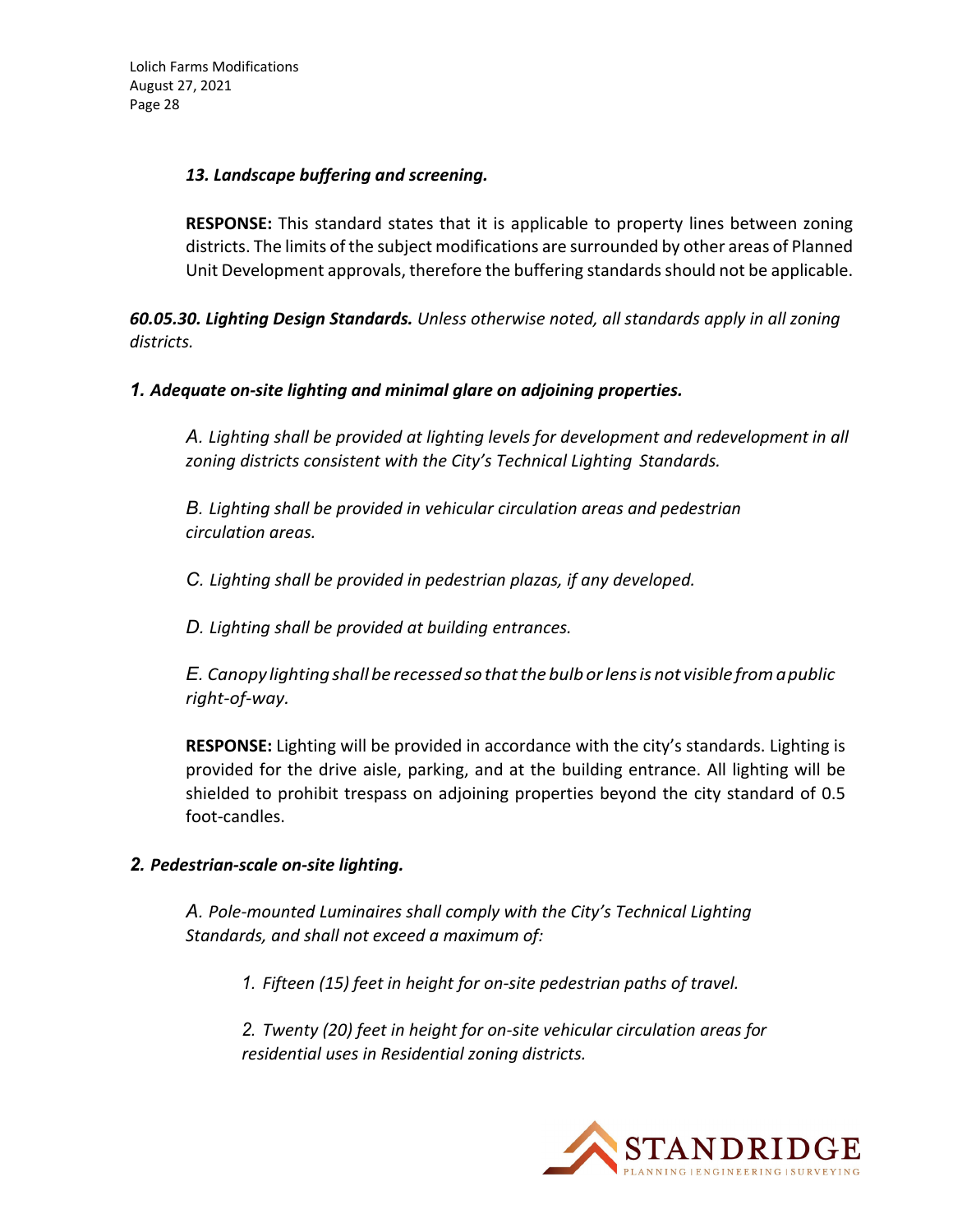*3. Thirty (30) feet in height for on‐site vehicular circulation areas in non‐ residential zoning districts.*

*4. Fifteen (15) feet for the top deck of non‐covered parking structures.*

*5. The height of the poles for on‐site pedestrian ways and onsite vehicular circulation areas shall be measured from the site's finished grade.*

*6. The height of the poles on the top deck of non‐covered parking structures shall be measured from the finished floor elevation off the top deck.*

*7. The poles and bases for pole‐mounted luminaires shall be finished or painted a non‐reflective color.*

*B. Non‐pole‐mounted luminaires shall comply with the City's Technical Lighting Standards.*

*C. Lighted bollards when used to delineate on‐site pedestrian and bicycle pathways shall have a maximum height of forty‐eight (48) inches.*

**RESPONSE:** Pedestrian‐scale lighting will comply with the above standards.

## *60.30. OFF‐STREET PARKING.*

*60.30.05. Off‐Street Parking Requirements. Parking spaces shall be provided and satisfactorily maintained by the owner of the property for each building or use which is erected, enlarged, altered, or maintained in accordance with the requirements of Sections 60.30.05. to 60.30.20.*

*1. Availability. Required parking spacesshall be available for parking operable passenger automobiles and bicycles of residents, customers, patrons and employees and shall not be used for storage of vehicles or materials or for parking of trucks used in conducting the business or use.*

**RESPONSE:** Parking will be for serviceable vehicles and not storage.

*2. Vehicle Parking. Vehicle parking shall be required for all development proposed for approval after November 6, 1996 unless otherwise exempted by this ordinance. The number of required vehicle parking spaces shall be provided according to Section 60.30.10.5.*

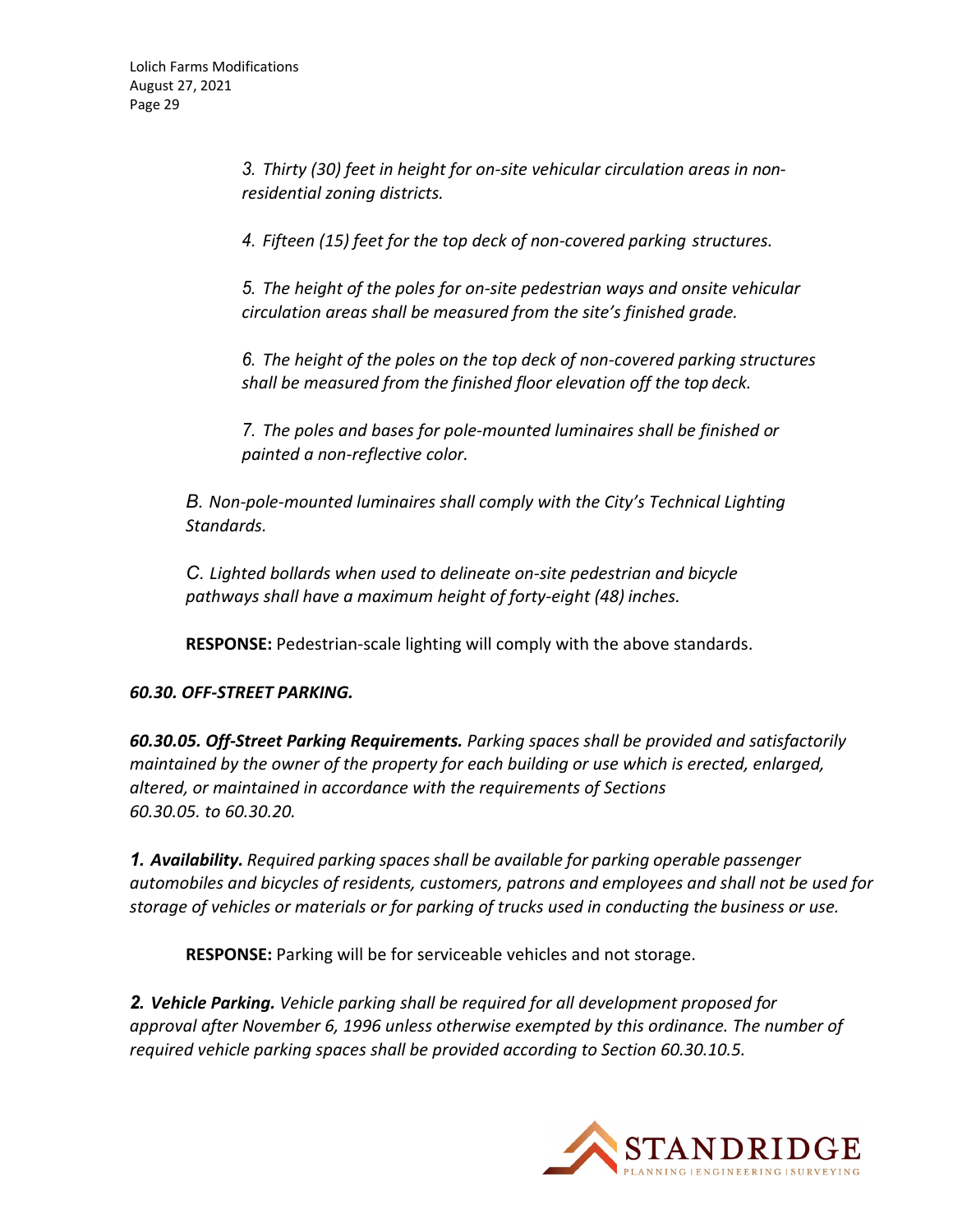**RESPONSE:** Parking will be provided for each unit within garages.

*Bicycle Parking. Bicycle parking shall be required for all multi‐family residential developments of four units or more, all retail, office and institution developments, and at all transit stations and park and ride lots which are proposed for approval after November 6, 1996. The number of required bicycle parking spaces shall be provided according to Section 60.30.10.5. All bike parking facilities shall meet the specifications, design and locational criteria as delineated in this section and the Engineering Design Manual.*

**RESPONSE:** Bike parking both covered and uncovered is also provided to meet the requirements. Each unit will have long‐term bicycle parking available on the balcony.

*60.30.10. Number of Required Parking Spaces. Except as otherwise provided under Section 60.30.10.11., off‐street vehicle, bicycle, or both parking spaces shall be provided as follows:*

*Detached dwelling units: 1.0 spaces per unit Attached dwelling units with 3 or more bedrooms: 1.75 spaces per unit*

**RESPONSE:** The applicant is proposing ten single family detached dwelling units and 29 attached dwelling units with three or more bedrooms. Three guest parking spaces are provided.

Each detached dwelling will have a two‐car garage. They will also in most cases have parking for two cars in their driveways. Therefore the requirement for detached dwellings is met.

The attached dwelling units will have either a two car garage or a one car garage. The two car garages will have parking available for two cars in their driveways. The one car garages will have parking available for one car in their driveways. This exceeds the requirement for 1.75 spaces per unit. Therefore the requirement for attached dwellings is met.

In addition, three off‐street guest parking spaces are provided.

## *60.35 PLANNED UNIT DEVELOPMENT*

#### *60.35.10.1 Permitted Uses* –

*A. The Uses in a PUD shall comply with the Permitted and Conditional Use requirements of the zoning district.*

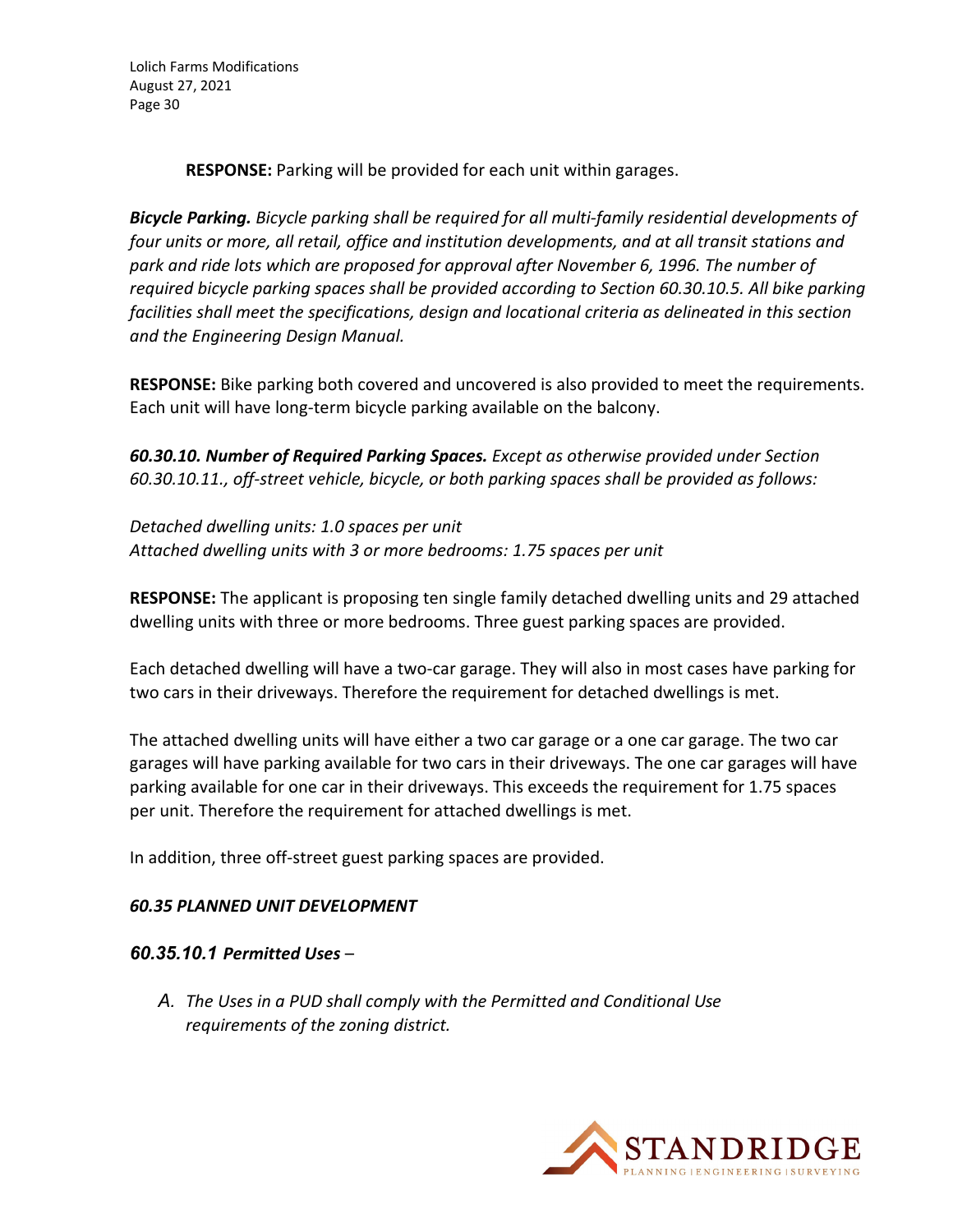**RESPONSE:** Single family detached and attached dwelling are both permitted uses in the R2 and R4 zoning districts.

*B. Detached and attached dwellings may be allowed in a PUD provided the overall residential density satisfies the applicable residential density requirements.*

**RESPONSE:** Both detached and attached dwelling units are proposed.

## *60.35.10.2 Density and Lot Dimensions*

*B. Residential Lot Sizes –*

- *1. Minimum lot size may be reduced to 50 percent of the minimum land area of the applicable zoning district(s), except as permitted in 60.35.10.3.B.2*
- *2. Minimum lot size proposed between 25 percent and 50 percent shall meet Compact Detached Housing standards*
- *3. Maximum lot size may not exceed 195 percent of the minimum land area of the applicable zoning district(s) unless designated for a future phase.*

**RESPONSE:** The original approval for The Ridge determined that the minimum density for the overall development is 225 units, and the maximum is 576 units. The original approval was for a maximum of 310 units, within the minimum and maximum densities. The multi‐family phase 2 of the development is approved for 119 units, and this new proposal to modify phase 1 results in a loss of 4 units from the original approved 110. (106 units). Phase 1 and 2 will now have 225 units, which remains within the minimum and maximum densities.

The maximum lot size is exceeded by greater than for Lots 60, 61, 70, 80 and 90. These lots are intended to contain attached units that will be condo-platted. The applicant is willing to record a deed restriction that prevents further subdivision of these lots.

## *60.35.10.3 Setbacks*

*A. The dimensional standards for the applicable zoning district as listed in CHAPTER 20 may be modified through approval of a Planned Unit Development, except for the following situations:*

*1. For proposed lots abutting the perimeter of the property, the required setbacksshall comply with the standard front and rear setbacks of the parent parcel.*

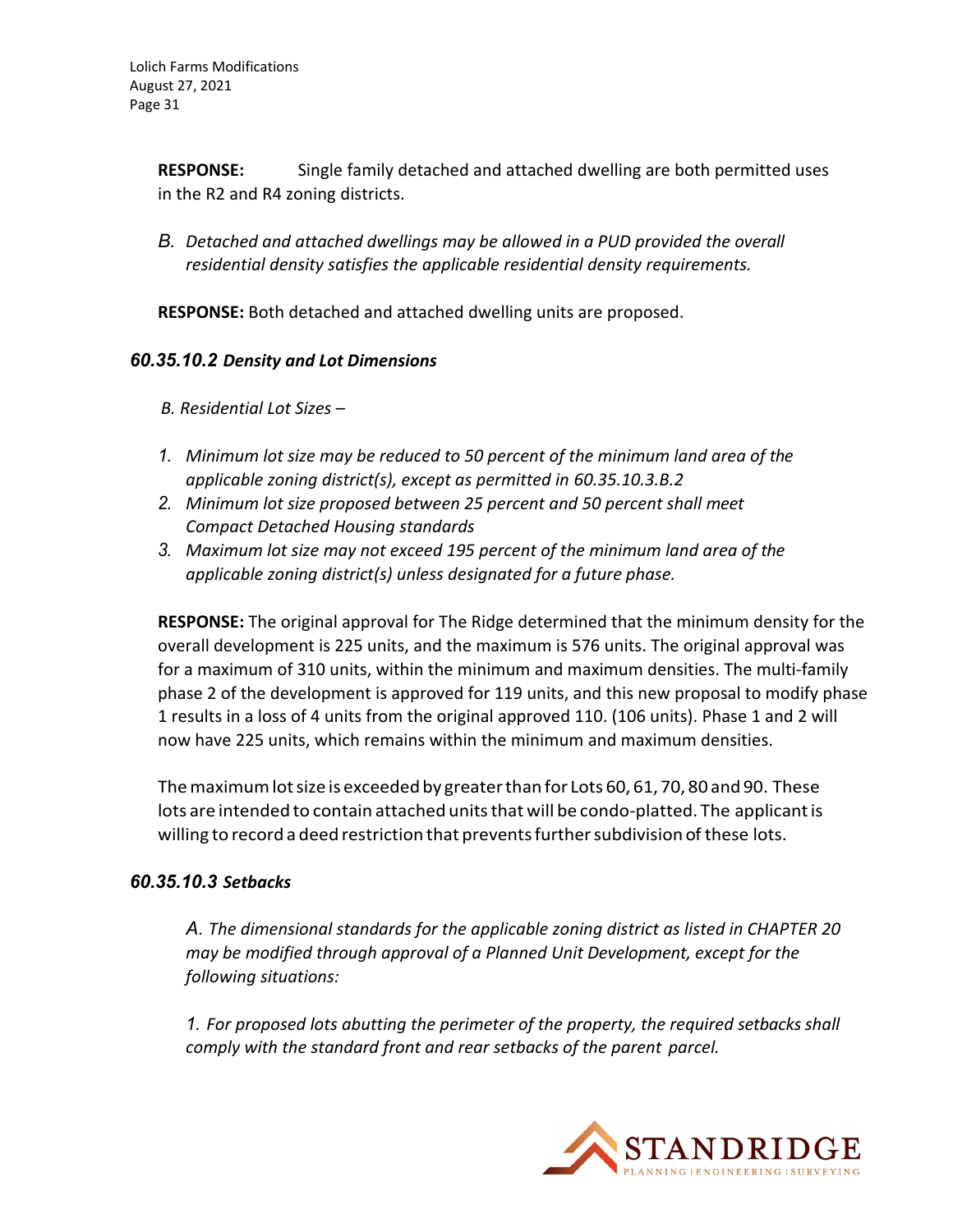*a) Where the side yard of the parent parcel abuts existing development the setback for new development shall not be reduced, except by meeting 60.35.10.3.A.1.b below. b) By meeting the Development Bonus and Development Incentive Options in Section 60.35.30 the setbacks of proposed perimeter parcels may be reduced by up to ten (10) percent upon approval of the Planning Commission.*

*2. Where standard modifications would not promote pedestrian or bicycle connection to the street; support storm water management; or meet fire and building codes.*

**RESPONSE:** The dimensional standards of Chapter 20 will be met in most cases. The exceptions are to modify the following:

- $\bullet$  Internal side yard setbacks to 3.5', as previously approved
- Porches in the front yard setback, a reduction to 10', for buildings 4‐14 and 53‐ 57, a reduction previously approved.
- Garage setback from private driveways to 18.5' for buildings 1, 2, 3, 59, 62 and 63, which is a new request.
- Garage setback to 4'fromprivate driveway to building 58, consistent with the previous approval.
- Front setback to 8' for buildings 1, 2, 3, 58, 59, 62 and 63, as a new reduction request.

## *B. Front Setbacks.*

*The following shall apply to all lots within a proposed residential development(s); except lots proposed along the perimeter of the subject site, which shall be consistent with Section 60.35.10.3.A.1.*

*1. Front setbacks for a residential structure, interior to a Planned Unit Development may be reduced, excluding the garage where the garage door faces the front property line. Structures shall not encroach into a public utility easement.*

*2. All single‐family attached and detached garages that face a public or private street shall be setback a minimum of twenty (20) feet from property line. Attached and detached garage door façade(s) shall be set back a minimum of four (4) additional feet from the set back of the front of the building, not including porches, when facing a public or private street. All other garage and carport entrances must be set back a minimum of two (2) additional feet when the set back of the front of the building is at least twenty (20) feet*

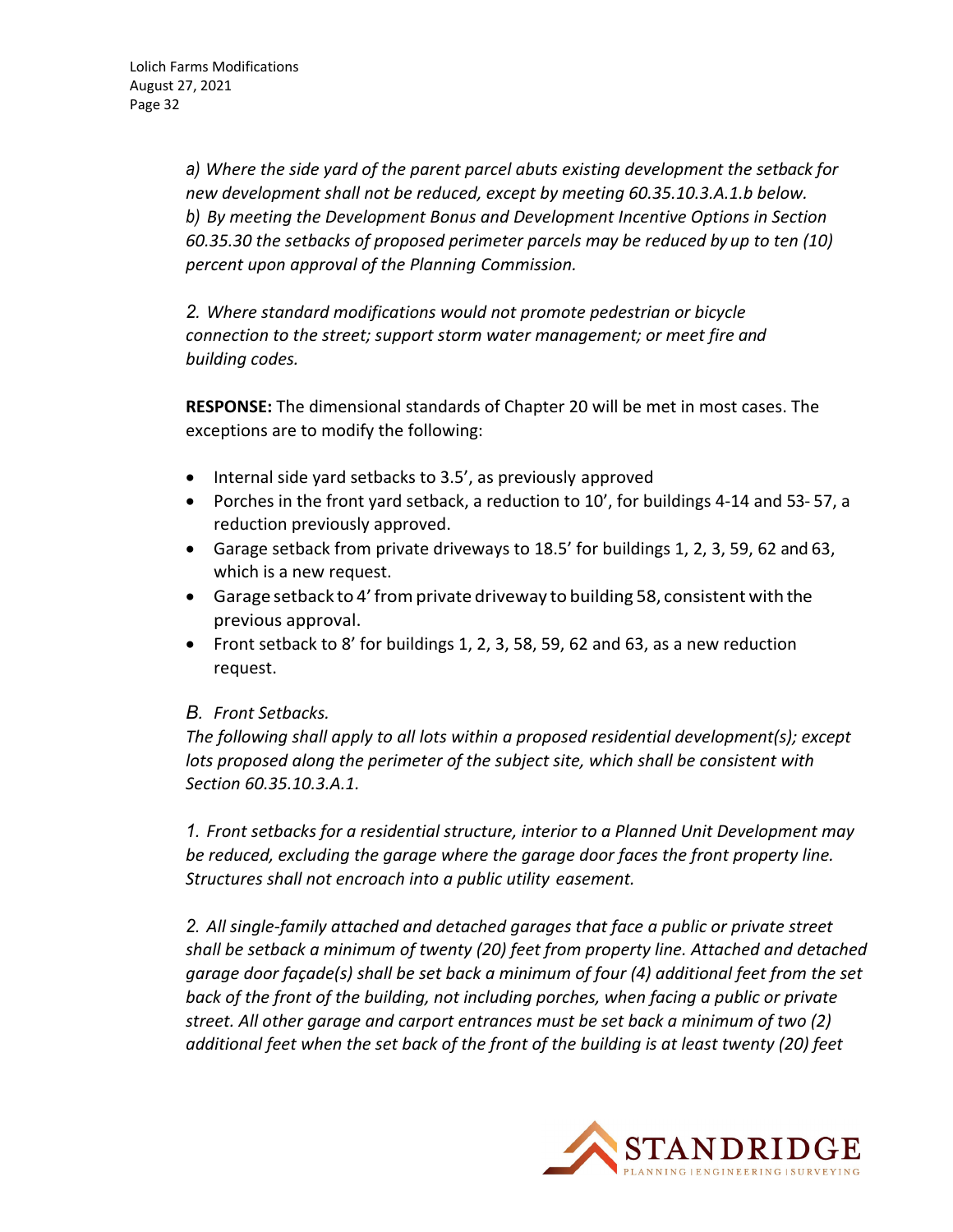**RESPONSE:** Front yard setback are proposed to be reduced to 10' to allow for a porch for buildings 4‐14 and 53‐57. A front setback reduction to 10' was allowed with the original approval. A new requested reduction for front setbacks are also proposed to 8' for buildings 1, 2, 3, 58, 62 and 63. None of these reductions include reducing the garage setback.

*C. Rear setbacks.*

*1. Rear setbacks shall be the same as the designated zone for the parent parcelfor lots abutting the perimeter of the proposed development excepting alley accessed lots for which rear setbacks may be reduced to four (4) feet for alley‐accessed lots with no less than a 20‐foot alley width.*

*2. Garages and carports accessed from both sides of an alley shall be setback a minimum of four (4) feet with no less than 28‐feet between garage doors.*

**RESPONSE:** The rear yard / garage setback to building 58 will be 4', as allowed in the original approval. The garage setback to buildings 1, 2, 3, 59, 62 and 63 is proposed be 18.5'. This will not result in reductions beyond those described in the requirements.

*D. Side setbacks. Except for zero‐lot line development, side setbacks internal to the Planned Unit Development, shall be a minimum of three (3) feet with a total of six (6) feet between two buildings. In no case shall a building encroach into a Public Utility Easement* (PUE). All zero-lot line development shall have side yard setbacks of 10 feet on one side of *the dwelling unit and no setback required on the opposite side.*

**RESPONSE:** A 3.5' side yard setback is proposed internal to the site. This is consistent with the previous approval and exceeds the reduction allowed.

## *60.35.25 South Cooper Mountain Community Plan*

- *1. Proposals within the South Cooper Mountain Community Plan area shall demonstrate compliance with the following applicable South Cooper Mountain Community Plan policies and figures:*
- *A. Land Use:*
- *2. Neighborhood and Housing Policy 2: Residential developments shall provide a variety of housing types consistent with the permitted uses of the applicable zones.*
	- *a. Residential developments in the South Cooper Mountain Community Plan area shall provide a variety of housing types, as identified below, for sites:*